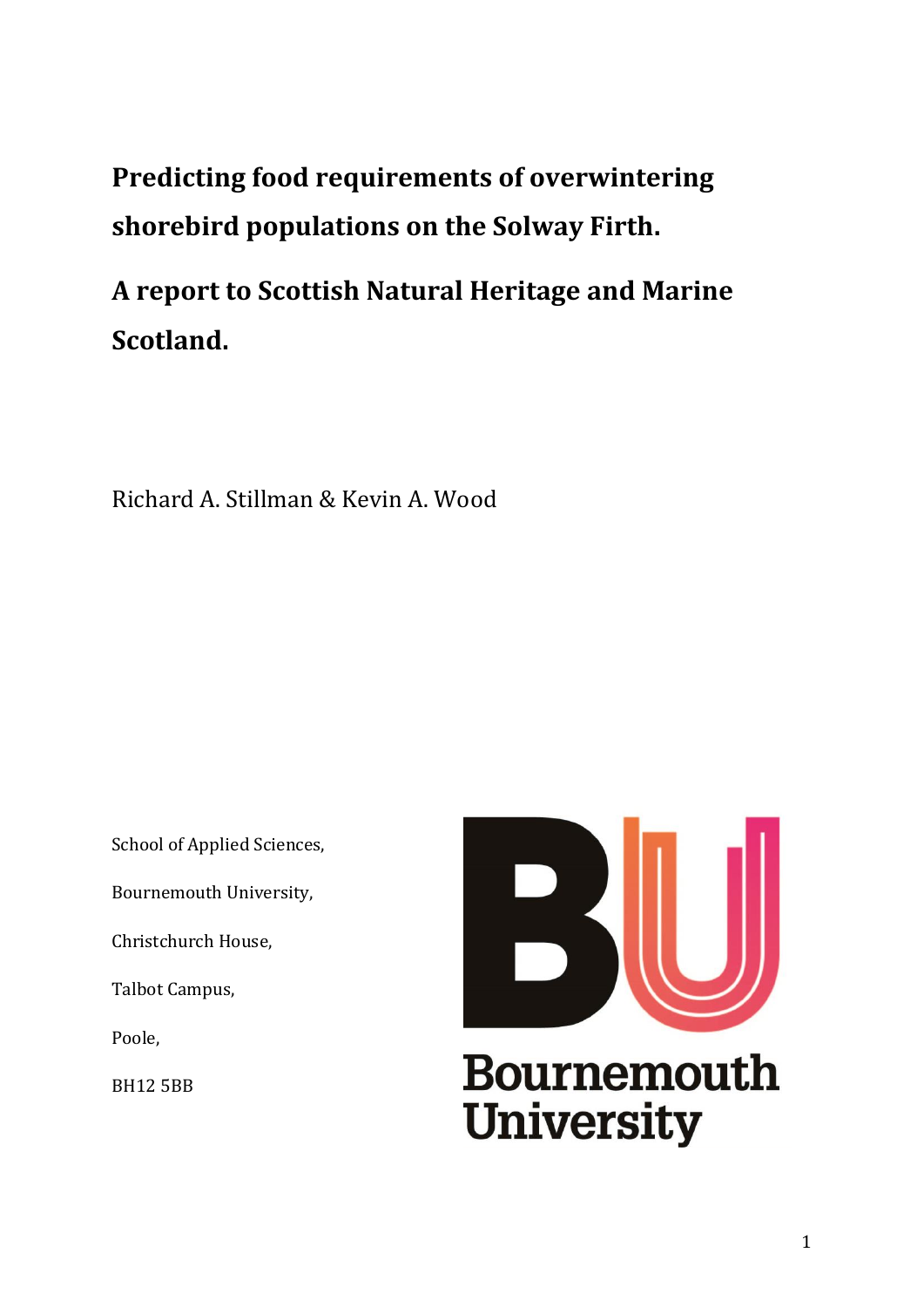Recommended citation: Stillman, R.A. & Wood, K.A. (2013). *Predicting food requirements of overwintering shorebird populations on the Solway Firth*. *A report to Scottish Natural Heritage and Marine Scotland.* Bournemouth University, Poole. 37 pp.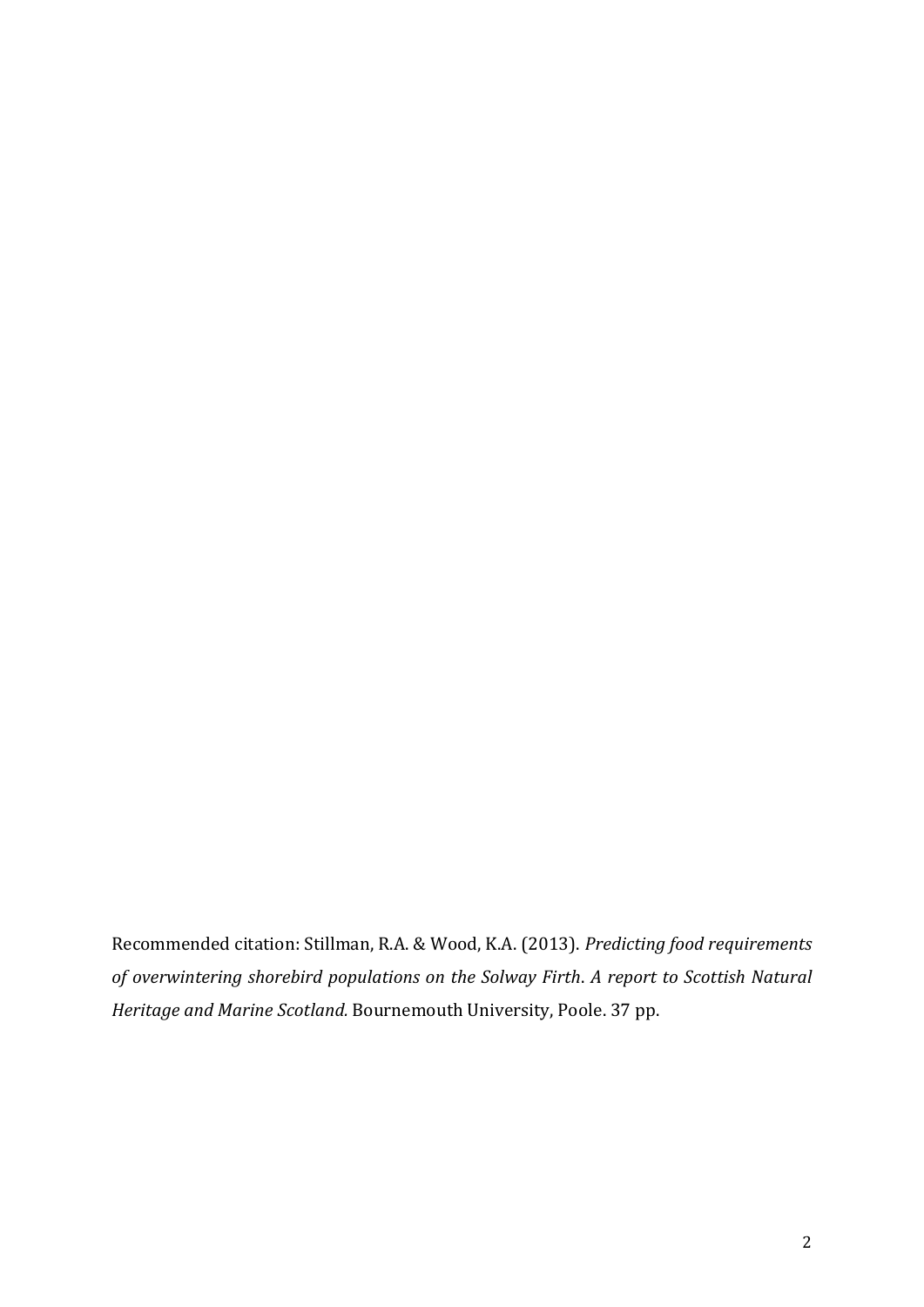# **Table of contents**

| $1. \; \mathsf{Summary} \; \mathit{} \; \mathit{} \; \mathit{} \; \mathit{} \; \mathit{} \; \mathit{} \; \mathit{} \; \mathit{} \; \mathit{} \; \mathit{1} \; \mathit{1}$ |  |
|---------------------------------------------------------------------------------------------------------------------------------------------------------------------------|--|
|                                                                                                                                                                           |  |
|                                                                                                                                                                           |  |
|                                                                                                                                                                           |  |
|                                                                                                                                                                           |  |
|                                                                                                                                                                           |  |
|                                                                                                                                                                           |  |
|                                                                                                                                                                           |  |
|                                                                                                                                                                           |  |
|                                                                                                                                                                           |  |
|                                                                                                                                                                           |  |
|                                                                                                                                                                           |  |
|                                                                                                                                                                           |  |
|                                                                                                                                                                           |  |
|                                                                                                                                                                           |  |
|                                                                                                                                                                           |  |
|                                                                                                                                                                           |  |
|                                                                                                                                                                           |  |
|                                                                                                                                                                           |  |
|                                                                                                                                                                           |  |
|                                                                                                                                                                           |  |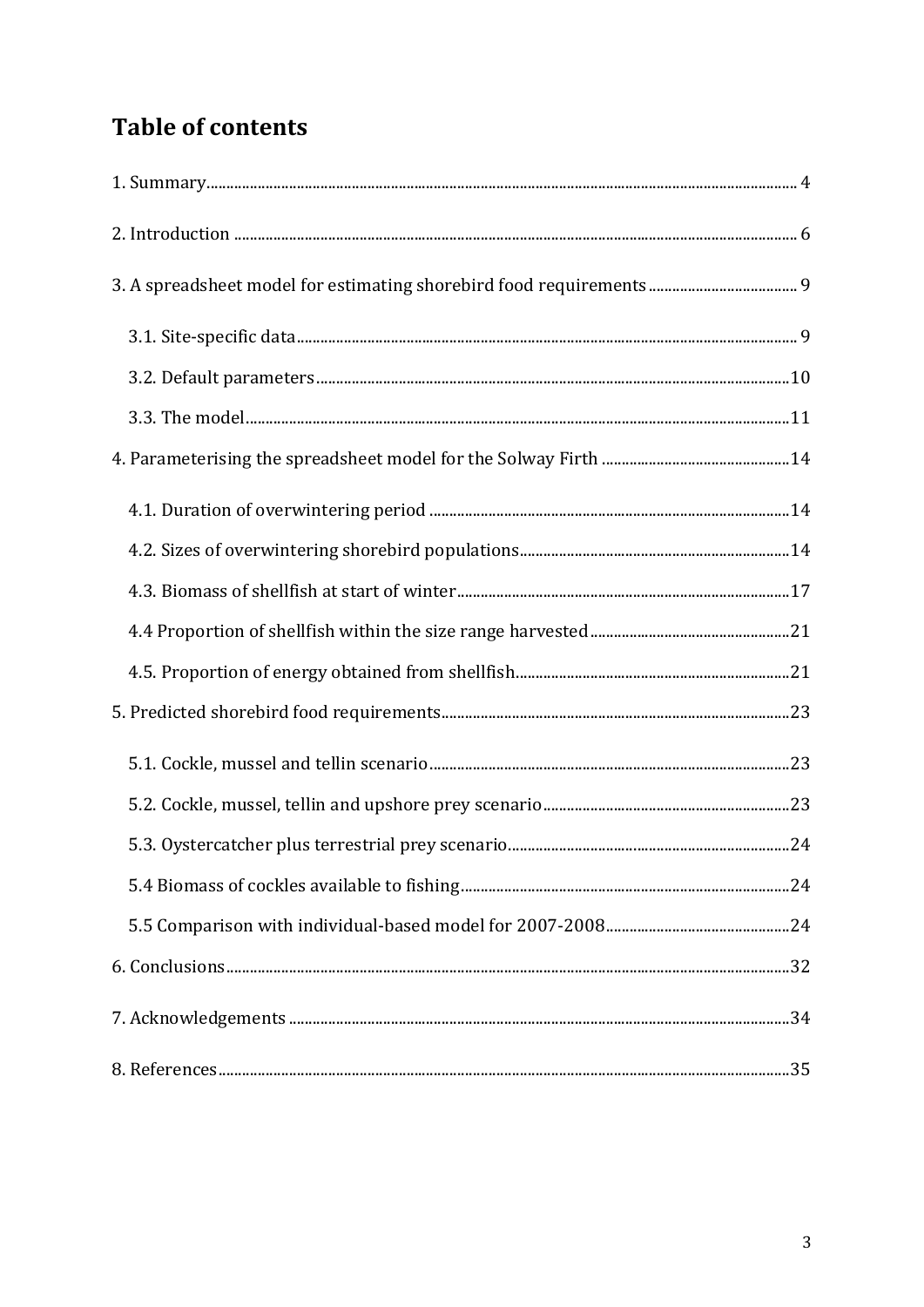### **1. Summary**

In this report we use a recently-developed spreadsheet model to predict the overwinter food requirements of two shorebird species, oystercatcher (*Haematopus ostralegus*) and red knot (*Calidris canutus*), within the Solway Firth. The model is based on the energy requirements of the birds together with the energy value of their shellfish food. The model predicts the quantity of shellfish required to maintain high survival rates, and hence avoid significant mortality events within the oystercatcher and knot populations.

Knot were assumed to consume 5-14mm cockles (*Cerastoderma edule* L.), 5-24mm mussels (*Mytilus edulis* L.) and 8-16 mm tellin (*Macoma balthica* L.). Oystercatcher were assumed to consume >15mm cockles, 30-60mm mussels and >12mm tellin. The biomasses of invertebrate prey were derived from intertidal surveys of the site. The population sizes of the bird species were derived from Wetland Bird Survey (WeBS) core counts. Predictions were for the winter of 2013-2014. Shellfishing was assumed to exploit >28mm cockles.

The food requirements of oystercatcher and knot were predicted for different combinations of food supply. All scenarios assumed that the birds could consume cockles, mussels and tellin. Alternative scenarios assumed that knot and oystercatcher could consume other food from upshore areas, or that oystercatcher could consume food from terrestrial habitats. Cockle and tellin biomasses were estimated within Solway Firth, and at Wigtown Bay, a site outside the area in which bird population sizes were estimated. Further scenarios therefore assumed that birds either could, or could not, consume food from Wigtown Bay.

In each scenario the model initially predicted the amount of shellfish biomass not required by the birds. This was then converted into the biomass potentially available for fishing, accounting for the fact that the size range exploited by fishing did not overlap completely with that consumed by the birds. In the case of knot there was no overlap, and so the amount available to fishing was only calculated from the biomass of shellfish not required by oystercatcher.

The model predicted that approximately 700 tonnes of >28mm cockles could potentially be exploited by shellfishing during the winter of 2013-2014, after taking into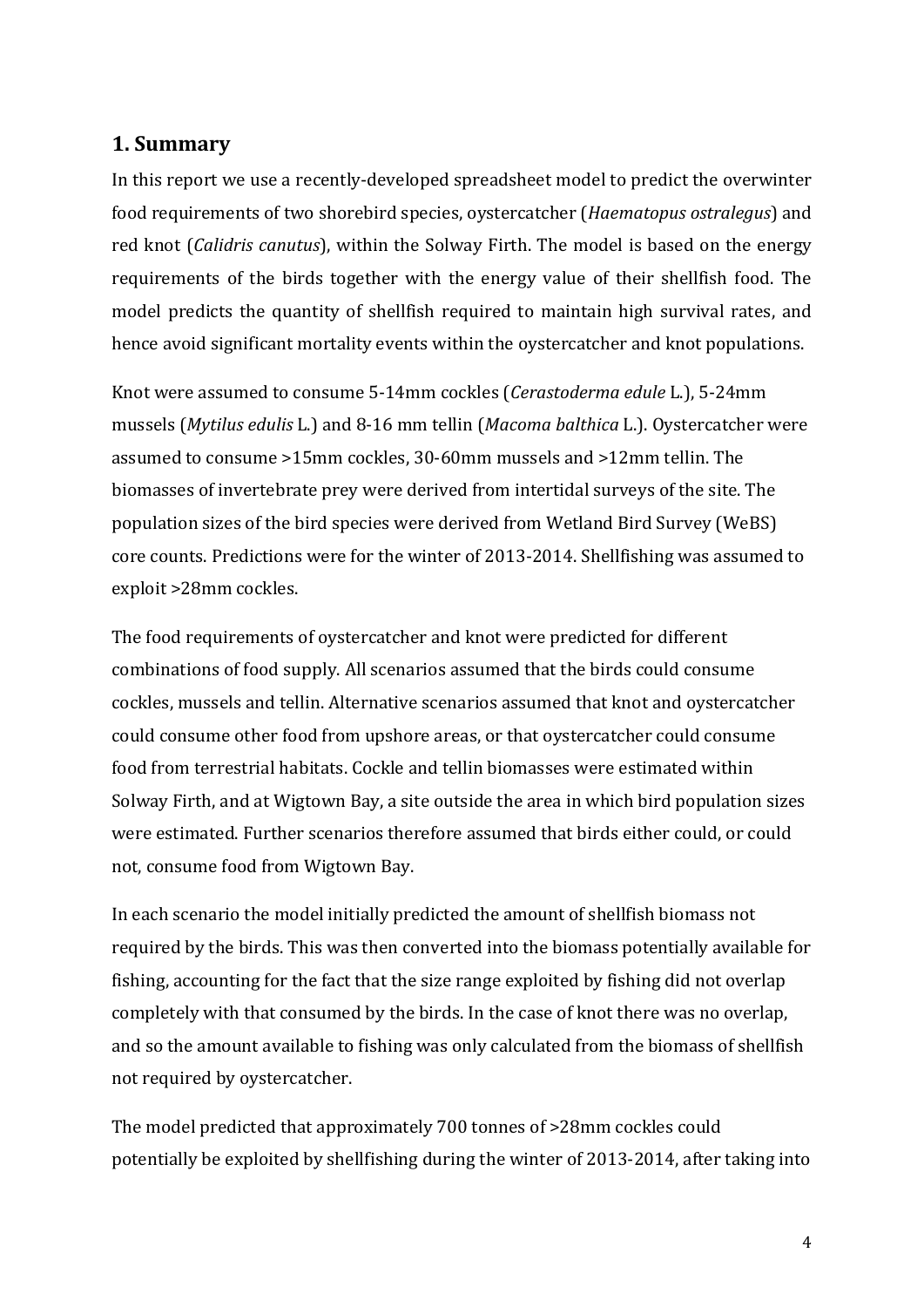account the food requirements of the birds, excluding cockle and tellin biomass in Wigtown Bay, and assuming that oystercatcher consumed cockles, mussels, tellin and prey from upshore areas and terrestrial habitats. This was considered to be the most realistic scenario given that oystercatcher can potentially feed on terrestrial and upshore habitats, and given the distance between Wigtown and the area in which oystercatcher population size was estimated. The cockle, mussel and tellin surveys did not cover the entire extent of the Solway Firth, not recording cockles or tellin in English waters or mussels or the Scottish side, and so it is likely that a higher biomass of shellfish food is available to the birds in reality. However, without a more extensive survey it is not possible to quantify this.

The spreadsheet model's predictions for the winter of 2007-2008 were also compared with those of a more complex individual-based model that was developed for oystercatcher and knot in the Solway Firth based on shellfish biomass during 2005 to 2007. The individual-based model predicted that knot survival was 100% in all simulations for the winter of 2007-2008, consistent with the prediction of the spreadsheet model that 18038 tonnes of shellfish were not required by the birds during this winter. The spreadsheet model predicted that the oystercatcher population required all of the shellfish food available during the winter of 2007-2008. Similarly, the individual-based model predicted that oystercatcher were relatively sensitive to the amount of biomass removed by fishing during this winter. With a shellfishing Total Allowable Catch (TAC) set at 1000 tonnes there was a predicted reduction in survival and TACs set at 500, 750 and 1000 tonnes were predicted to reduce body mass. The spreadsheet model predicted that birds required all of the food during 2007-2008 and hence that any TAC would reduce survival. This demonstrates that the spreadsheet model is capable of producing broadly similar predictions to the more complex individual model, although the latter is more sensitive when stock levels are more critical.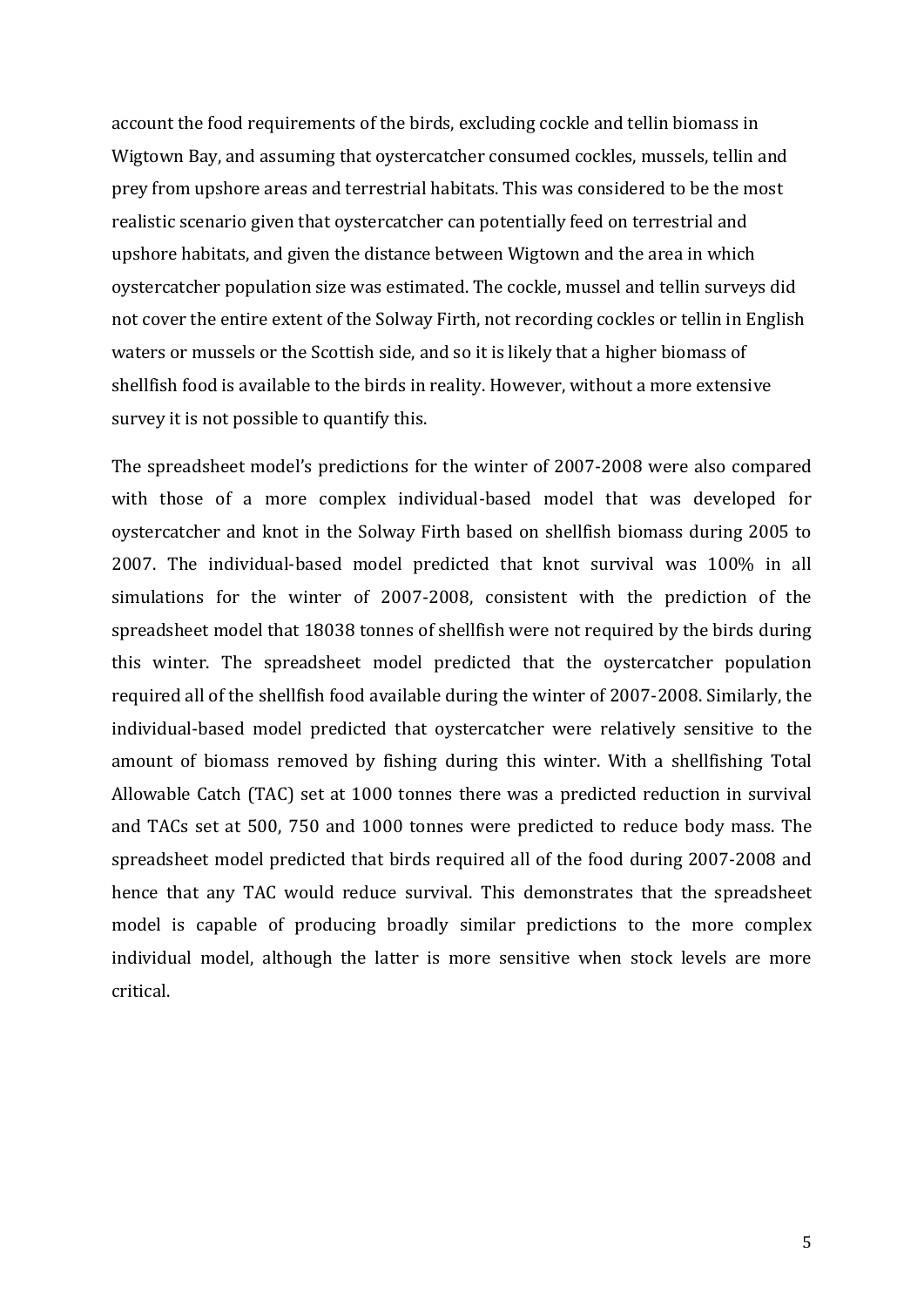### **2. Introduction**

Temperate estuaries within northern Europe are important sites for populations of shellfish, which support commercial shellfisheries. Commercial shellfish harvesting is estimated to be worth £250 million per annum to the UK economy, providing both food and employment (DEFRA, 2013). These shellfish are also the principal overwintering food resource for a range of species of migratory wading birds, hereafter referred to as 'shorebirds'. Shorebird species are key components of UK coastal biodiversity and are protected under the European Union Wild Birds Directive (2009/147/EEC), which legally obligates the UK government to maintain healthy shorebird populations. The shared shellfish resources within estuarine areas have led to conflicts between economic and conservation interests across estuaries in northwest Europe (Tinker, 1974; Ens, 2006; Laursen *et al*., 2010; Stillman & Wood, accepted). Enough shellfish must be left unharvested to allow the birds to meet their food requirements. The responses of shorebird species to insufficient food supplies during the overwinter period, which include reduced individual body condition, increased mortality and reduced population sizes, have been well-documented in the scientific literature (Camphuysen *et al*., 1996; Verhulst *et al*., 2004; Atkinson *et al*., 2003; Atkinson *et al*., 2005; Atkinson *et al*., 2010). Therefore, a central question facing statutory authorities of estuaries is: how much food should be left unharvested for the bird population?

Detailed individual-based models (IBMs) can predict the amount of food required by populations of shellfish-feeding birds to survive through winter (*e.g.* Stillman, 2008a; Stillman & Goss-Custard, 2010). These models have been developed for a number of shellfisheries, most recently the Burry Inlet in Wales (Stillman *et al*., 2010). By predicting the amount of food required by the birds, these models can be used in the process of setting shellfishing Total Allowable Catch. However, specialist knowledge is required to run the models, and they have typically been applied on a site by site basis. Despite recent attempts to make IBMs more user-friendly (*e.g.* West *et al*., 2011), model complexity is still perceived as a barrier to the successful use of IBMs. It would be preferable if a simplified approach could be used to set such Total Allowable Catches and if the approach could be used in a consistent way across a range of sites. The simplified approach could synthesis the predictions of the more detailed models. An ideal would be a piece of software into which data on the number of birds and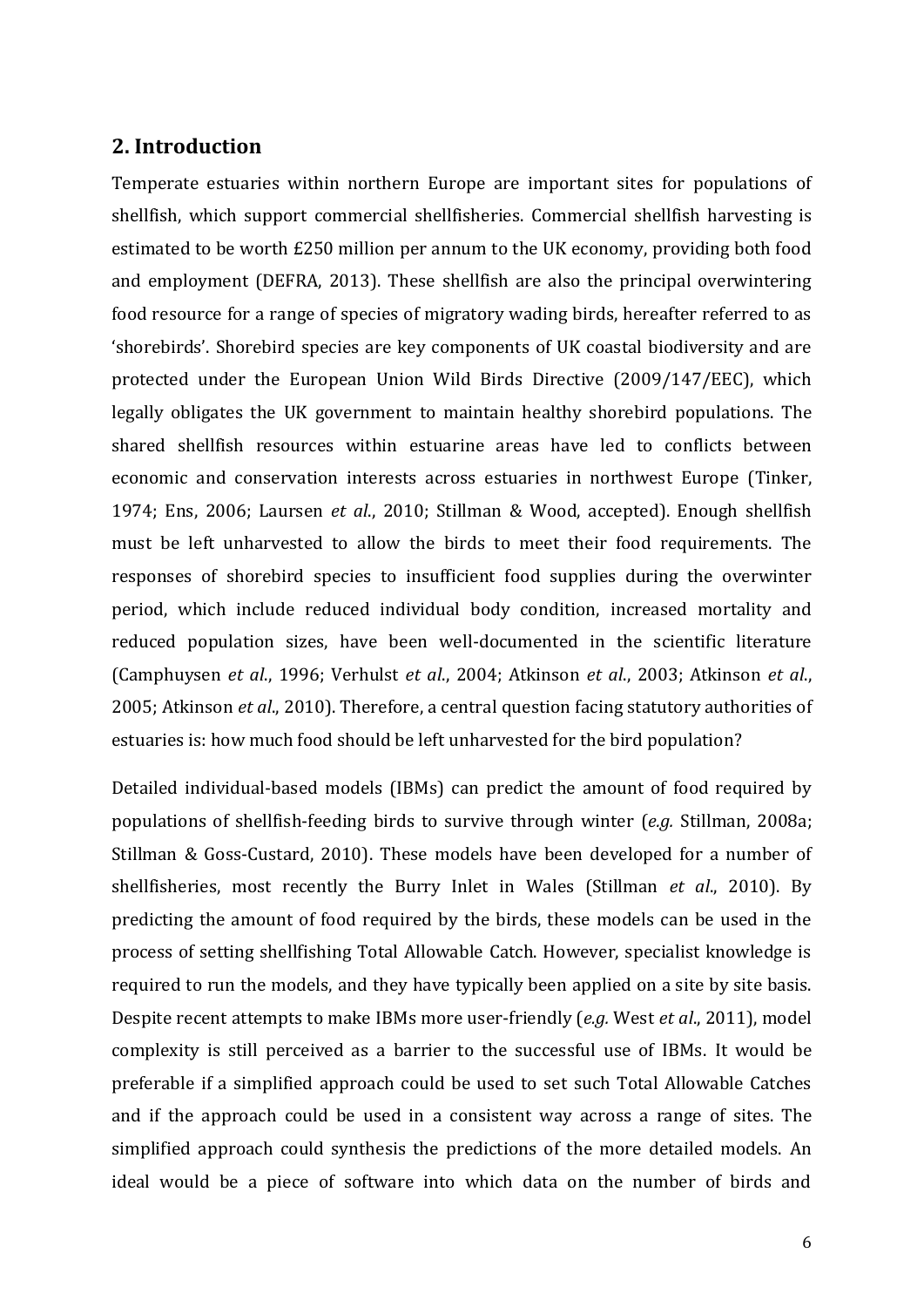abundance and species of shellfish are entered, which then predicts using simple steps, the amount of food required by the birds. The predictions should be accompanied by appropriate caveats, the assumptions used to calculated them, and confidence limits. The simplified approach could potentially be used in combination with individual-based models, highlighting priority systems in which more detailed modelling and data collection could occur.

A recent contract between Bournemouth University and the Welsh Government has started to develop such a model (Stillman & Wood, 2013a). The purpose of the model is to calculate the food requirements of a shorebird population consuming shellfish within a site. Data on the number of shorebirds of each species feeding on shellfish, the time for which the populations must be supported and the initial stocks of each shellfish species are entered into the model. The model then calculates the amount of food required in the environment to maintain high survival within the bird population. This is calculated using the results of empirical and individual-based modelling studies of invertivorous shorebirds in shellfisheries throughout the UK. The quantity of shellfish remaining after the bird requirements have been removed can then be used to set the TAC for shellfish harvesting. This allows managers to set TACs which enhances the economic potential of the shellfishery without threatening the conservation of shorebirds.

The Solway Firth (54°45'N, 03°40'W) is a large coastal area consisting of estuaries, intertidal sediments and saltmarshes, fed by nine major freshwater inputs. In terms of the shellfish assemblage, the key species of interest to fishermen are cockles (*Cerastoderma edule* L.), whilst shorebirds consume cockles, mussels (*Mytilus edulis* L.) and Baltic tellin (*Macoma balthica* L.) (Howell *et al*., 2007). The area is of high importance for shorebird conservation, supporting internationally significant populations of many species. As a consequence of its importance for shorebird conservation, the Solway Firth has been designated as a Special Protection Area (SPA), Site of Special Scientific Interest (SSSI) and Ramsar site. The Solway estuary is recognised as a site of international importance for both Eurasian oystercatcher (*Haematopus ostralegus* L.) and red knot (*Calidris canutus* L.), supporting the second and tenth largest populations respectively, within the UK (Holt et al., 2012).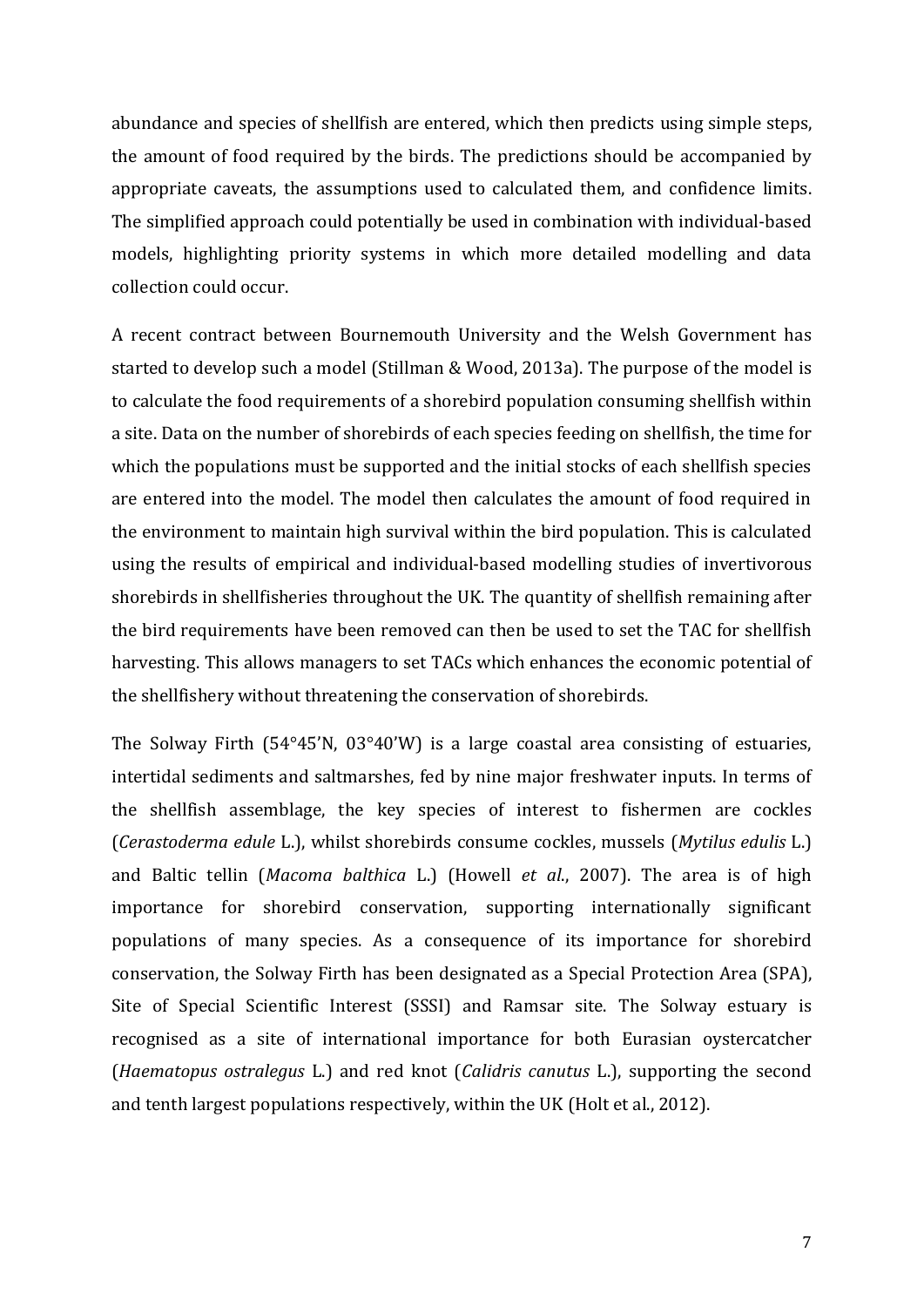An individual-based model of oystercatcher and knot feeding on shellfish in the Solway Firth was previously developed by Stillman (2008b). Predictions were based on 2007 surveys of cockles and tellin on the Scottish shore and 2005 to 2006 surveys of mussels on the English shore. The abundance of potential knot food was approximately 52.6 greater than the amount of food required by the knot population. The abundance of potential oystercatcher food was approximately 3.6 greater than the amount of food required by the oystercatcher population. As expected from the large amount of potential knot food available, and the facts that knot consume cockles smaller than those harvested and are not influenced greatly by interference competition when disturbance forces birds to feed at higher competitor densities, the model simulations predicted that shellfishing did not reduce knot survival. In contrast, the survival of oystercatcher was predicted to be reduced by shellfishing in some scenarios. In simulations without upshore supplementary feeding, the model predicted that TACs of 500, 750 and 1000 tonnes reduced oystercatcher survival. In simulations with upshore feeding, a TAC of 1000 tonnes reduced oystercatcher survival. The effect of shellfishing was less when upshore areas were present. The model did not incorporate terrestrial fields in which birds can feed over high tide to supplement feeding over low tide. Such high tide feeding does occur on the Solway, acting in a similar way to upshore feeding to buffer the oystercatcher population against any reduction in shellfish bed quality.

The purpose of the current project is to use a simplified model (Stillman & Wood 2013a) to predict the amount of shellfish food required by the overwintering oystercatcher and knot populations in the Solway Firth. Data on the abundance of shellfish and birds at the beginning of the overwinter period are used to calculate the amount of shellfish that need to be reserved for the birds to ensure that they can survive through the winter. The maximum TAC for shellfishing can then be calculated from the total amount of cockles minus the amount required by the birds.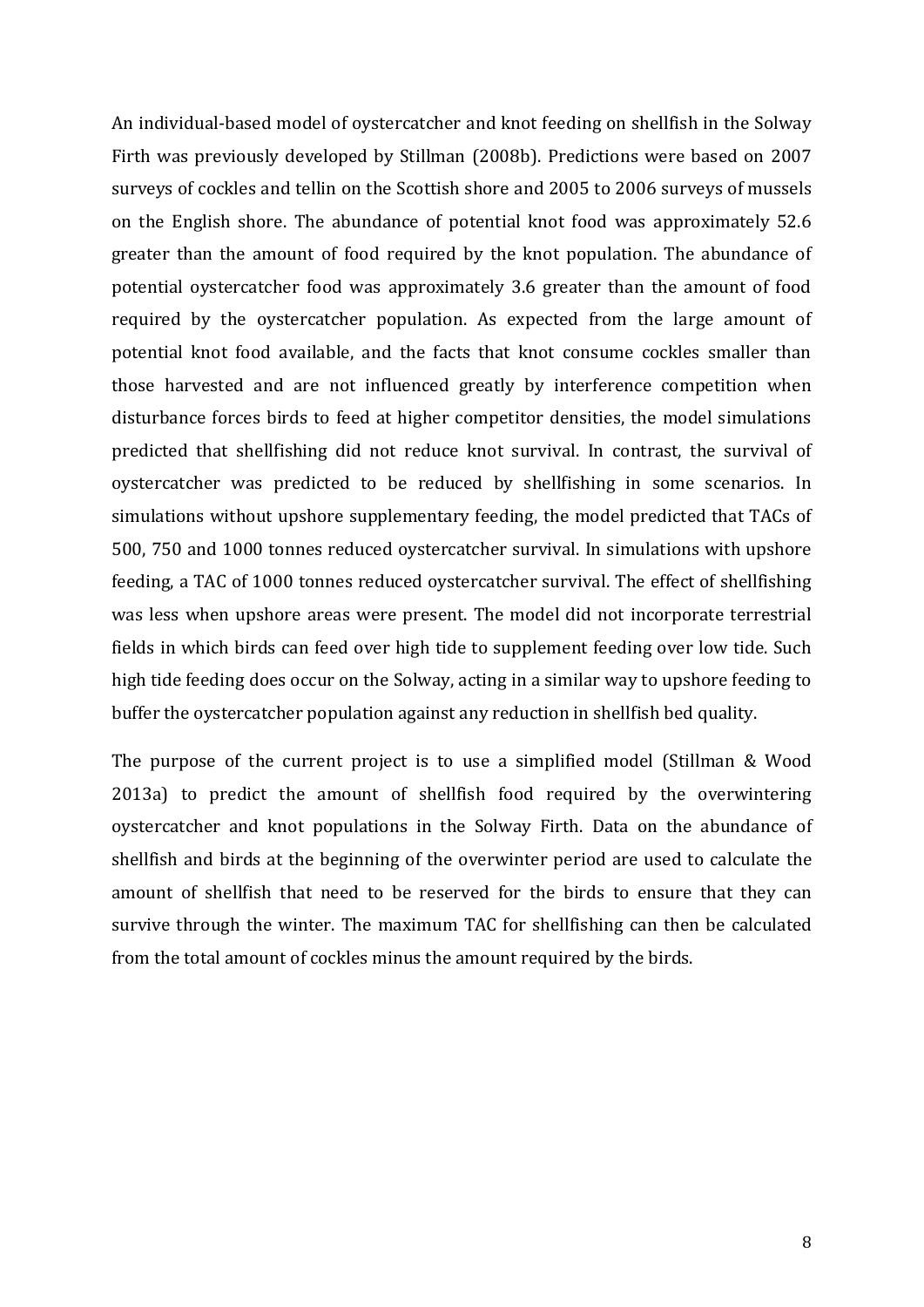#### **3. A spreadsheet model for estimating shorebird food requirements**

In order to estimate the oystercatcher and knot food requirements in the Solway Firth, we used the spreadsheet model developed by Stillman & Wood (2013a). This model has recently begun to be used to predict shorebird food requirements in UK estuarine sites (*e.g.* Stillman & Wood, 2013b). The purpose of the spreadsheet model is to calculate the ecological requirement of a shorebird population consuming shellfish within a site. Data on the number of oystercatcher and knot feeding on shellfish, the time for which the population must be supported and the initial stocks of shellfish are entered into the model. The ecological food requirements of the birds (the amount of food required in the environment to maintain high survival) is calculated from the physiological requirements of the oystercatcher and knot populations (the amount actually eaten) and an ecological multiplier (measuring how much greater the ecological requirements are than the physiological requirements). More food needs to be reserved in the environment than the amount actually eaten because birds cannot find all of the food, some birds can be excluded from the food through competition and food is lost due to factors other than the birds (Goss-Custard *et al*., 2004). The quantity of shellfish remaining after the bird requirements have been removed can then be used to set the Total Allowable Catch for shellfish harvesting.

### **3.1. Site-specific data**

In order to parameterise our model, we required data on the number of shorebirds of each species supported by shellfish in the site (*NBird*) and the time period over which shorebirds are supported (*T*). The number of shorebirds supported by shellfish can either be assumed to be the entire population, as these shellfish form the main prey of oystercatcher and knot, or can be estimated from counts of the number of oystercatcher and knot feeding on these prey. For example, birds feeding on other prey within the site, or feeding on prey outside of the site could potentially be excluded from calculations. The number of birds used in the model should either be the mean number counted within the site or the mean number counted feeding on shellfish. The time for which the bird population needs to be supported should be the time for which the majority of the oystercatcher and knot populations occupies the site – for example, a typical wintering period would be from 1st September until 31st March. The proportion of the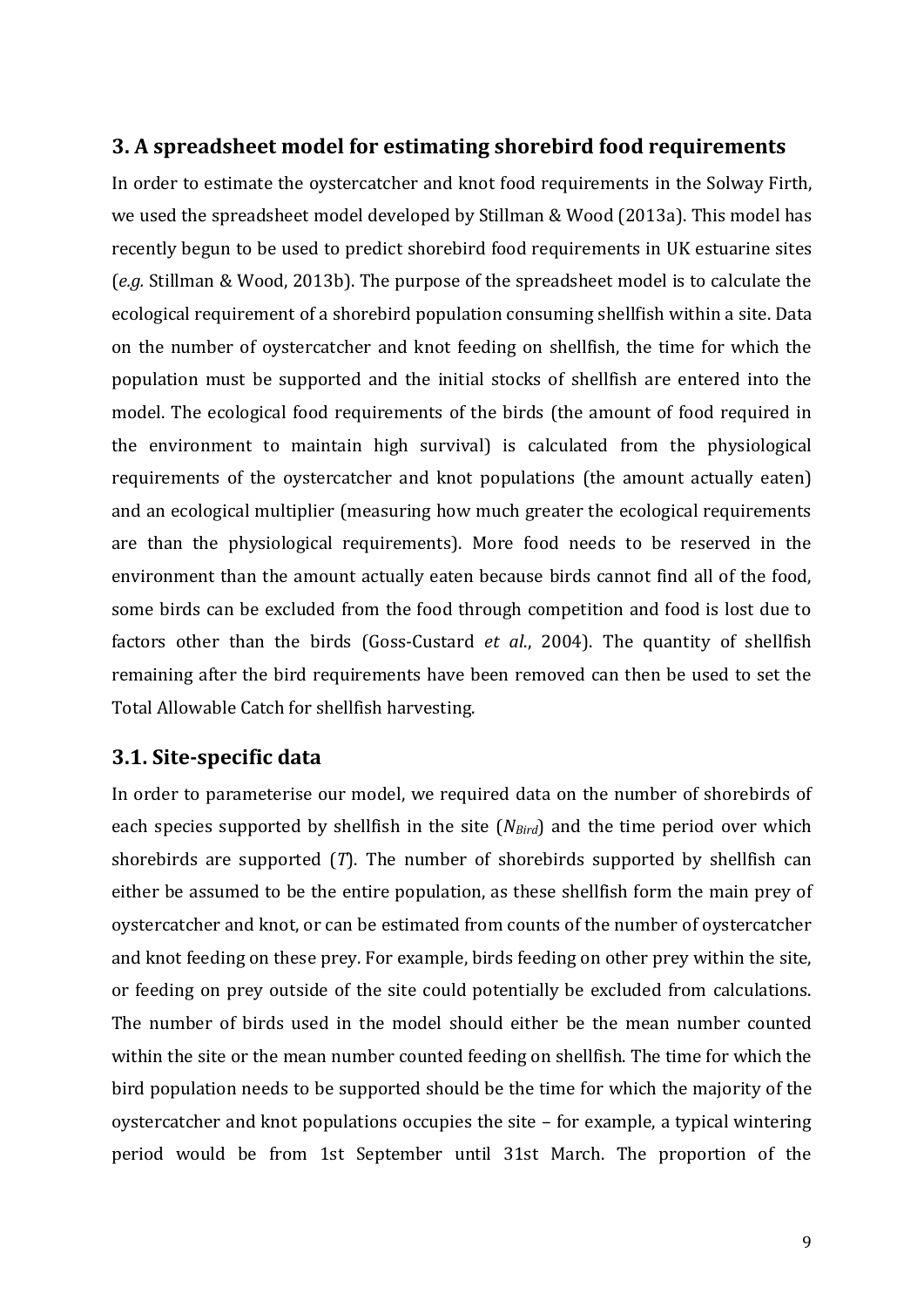oystercatcher and knot populations feeding on mussels (*pMussel*), as opposed to cockles should also be estimated. This is used to calculate the amount of cockle and mussel biomass that needs to be reserved for the birds, and also to calculate the size of the ecological multiplier.

To calculate knot food requirements, the models requires the fresh mass of cockles and mussels within the following size ranges consumed by knot (Goss-Custard et al. 2006) to be calculated: cockles – 5mm to 14mm (*BC5-14*); mussels – 5mm to 24mm (*BM5-24*). The model accounts for uncertainty in the minimum size of cockles and mussels consumed by oystercatcher. Calculations are either based on the typical minimum size of cockles and mussels consumed, 15mm and 30mm respectively, or lower minimum sizes that may be consumed when larger prey are absent, 10mm and 20mm respectively. It is assumed that there is no maximum size of cockle that can be consumed by oystercatcher but that mussels greater than 60mm in length cannot be consumed (Stillman & Wood, 2013). To calculate oystercatcher food requirements, the model requires the fresh mass of cockles and mussels within the following size ranges to be calculated: cockles – 10mm to maximum (*BC10-max*) and 15mm to maximum (*BC15-max*); mussels – 20mm to 60mm (*BM20-60*) and 30mm to 60mm (*BM30-60*).

#### **3.2. Default parameters**

A number of default parameters are used in calculations which are assumed to be the same in all sites. The average body mass (*BBird*; g) of oystercatcher is set to 540g and knot to 140g (www.bto.org/about-birds/birdfacts). The energy content of mussels and cockles (*ECM*) is set to 22 KJg-1, the average value for bivalves (Zwarts *et al*. 1996). The efficiency with which mussels and cockles are assimilated (*passim*) is set to 0.85 for oystercatcher (Kersten & Visser 1996) and 0.75 for knot (Stillman *et al.* 2005). Assimilation efficiency is higher for oystercatcher as this species removes the prey flesh from the shell, whereas knot consume the prey whole. The ratio of AFDM to fresh mass (*pDryFresh*) is set to 0.041, the average for mussels and cockles (Ricciardi & Bourget 1998). The ecological multiplier is set to 3.3 for oystercatcher populations consuming cockles or a mixture of cockles and mussels (*MCM*), and to 7.1 for oystercatcher populations just consuming mussels (*MM*) (Stillman & Wood, 2013). In the absence of equivalent data for knot, the model assumes that the ecological multiplier for knot is the same as that for oystercatcher (i.e.  $M_{CM} = 3.3$ ;  $M_M = 7.1$ ).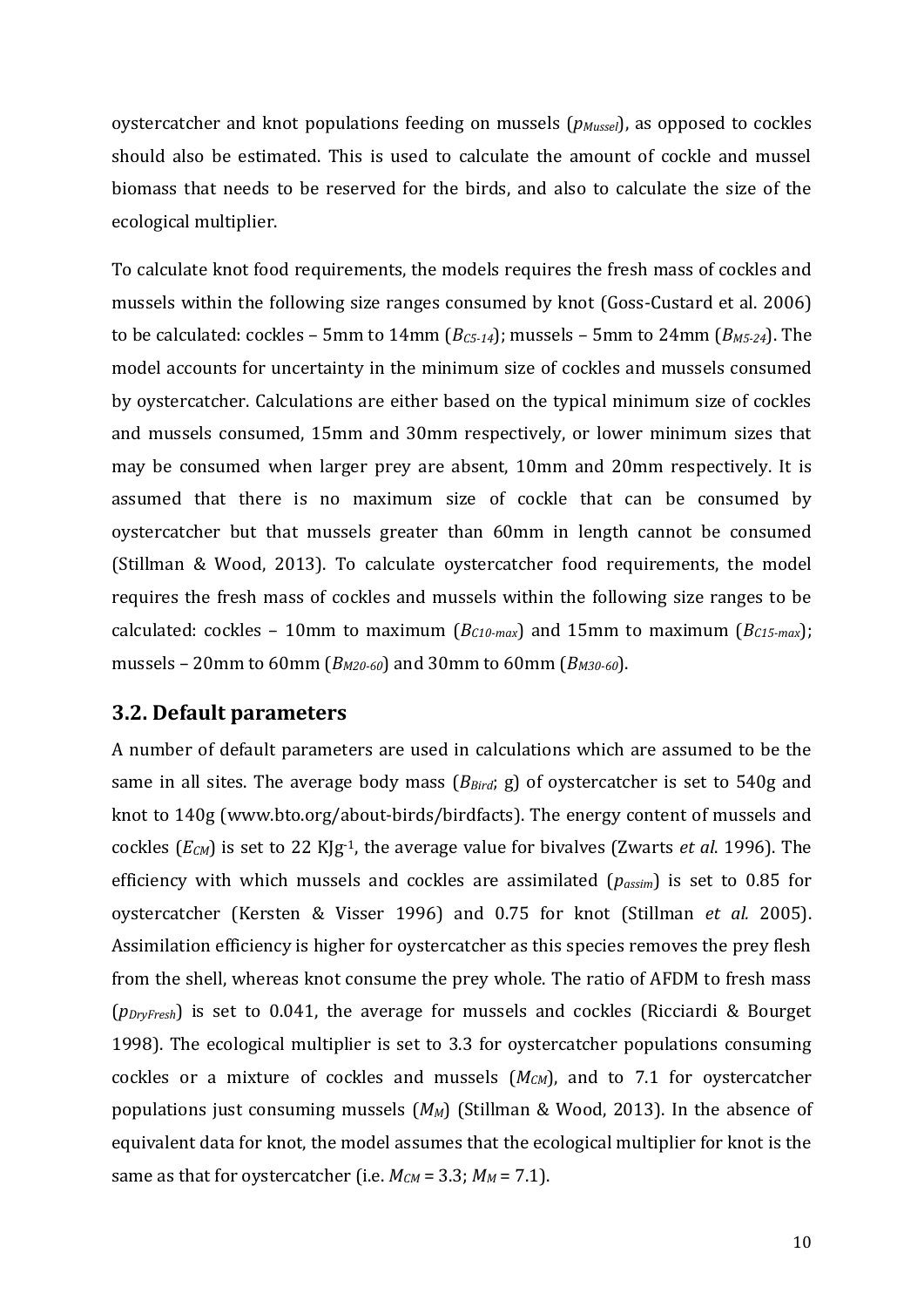#### **3.3. The model**

The model has up to two alternative ways of calculating the daily energy requirements of each bird in the population. If no data are available on overwinter temperature the model calculates daily energy requirements from body mass using the all bird equation of Nagy (1987).

$$
E_{\text{Bind}} = 10.5 \left( B_{\text{Bind}} \right)^{0.681}
$$
 Equation 1

where *EBird* = daily energy requirements of each bird (KJ) and *BBird* = body mass (g). For oystercatcher, if suitable overwinter temperature data are available the model calculates daily energy requirements from energy expenditure in the absence of thermoregulation and the additional costs due to thermoregulation following Stillman *et al*. (2000) and Zwarts *et al* (1996c).

$$
E_{\text{Bird}} = (1 - p_{\text{therm}}) 673.2 + p_{\text{therm}} (673.2 + 31.8(10 - t_{\text{therm}}))
$$
 Equation 2

where  $p_{therm}$  = proportion of time for which temperature is below that at which oystercatcher need to thermoregulate (i.e. 10 °c) and  $t_{therm}$  = mean temperature during this time. In this equation the daily energy demands of each oystercatcher is 673.2 KJ in the absence of thermoregulation. For every degree below 10°c (Zwarts *et al.* 1996c) the daily energy requirements of each bird are increased by 31.8 KJ (Zwarts *et al*. 1996c). At the time of writing, the daily energy requirements of knot are just calculated using the all bird equation of Nagy (1987).

The total ash-free dry mass (AFDM) (g) consumed by each bird is then calculated from the duration of the time period for which the birds need to be supported, the daily energy requirements of the bird, the energy content of cockles and mussels and the efficiency with which cockles and mussels are assimilated.

$$
C_{\text{Bird}} = \frac{T \cdot E_{\text{Bird}}}{p_{\text{Assim}} \cdot E_{\text{CM}}}
$$
 Equation 3

Where  $C_{Bird}$  = total AFDM consumed by each bird (g AFDM),  $T =$  time period for which birds need to be supported (days), *pAssim* = efficiency of assimilating energy from cockles and mussels and  $E_{CM}$  = energy content of cockles and mussels (KJ  $g^{-1}$ ). The total AFDM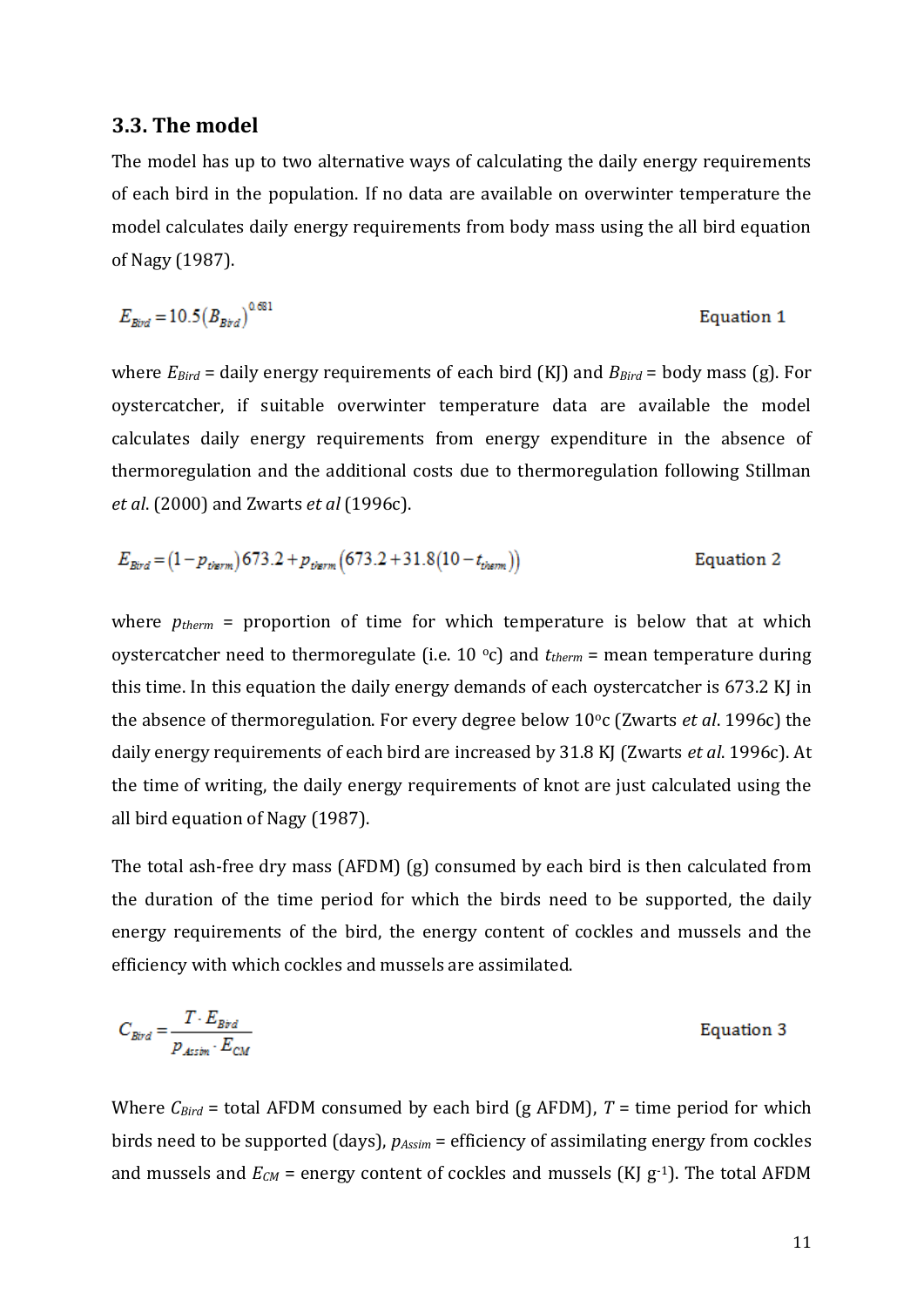(g) consumed by the bird population is calculated from the mean number of birds present.

$$
C_{\text{BirdPop}} = N_{\text{Brd}} C_{\text{Brd}}
$$
 Equation 4

where *CBirdPop* = total AFDM consumed by the bird population (g AFDM) and *NBird* = mean number of birds present. The physiological food requirement of the population is found by converting AFDM to fresh mass and converting g to tonnes.

$$
R_{P\dot{\eta}^{i5}} = \frac{C_{\text{BirdPop}}}{1000000 \cdot p_{\text{DryFresh}}} \tag{Equation 5}
$$

where *RPhys* = Physiological food requirement of the bird population (tonnes fresh mass including shell) and *PDryFresh* = ratio of AFDM to fresh mass including shell in cockles and mussels. The combined ecological multiplier (M), which accounts for the proportion of cockles-and mussel-feeding birds, is calculated from the proportion of birds feeding on mussels and cockles.

$$
M = \begin{cases} M_{CM} & \text{if } p_{Mussel} < 1 \\ M_M & \text{if } p_{Mussel} = 1 \end{cases} \tag{Equation 6}
$$

ŕ

where  $M_{CM}$  = ecological multiplier for birds feeding on cockles alone or a mixture of cockles and mussels, *M<sup>M</sup>* = ecological multiplier for birds feeding on mussels alone and *pMussel* = proportion of birds feeding on mussels. Stillman & Wood (2013a), based on a review of modelling and empirical studies, estimated *MCM* as 3.3 and *M<sup>M</sup>* as 7.1 for oystercatcher. At the time of writing, the same values are used for knot. The ecological requirement is then found by multiplying the physiological requirement by the combined ecological multiplier.

$$
R_{Ecol} = M \cdot R_{P/q:s}
$$
 Equation 7

where  $R_{Ecol}$  = ecological requirement (tonnes fresh mass including shell). The ecological requirement obtained from cockles ( $R_{EcolC}$ ) and mussels ( $R_{EcolM}$ ) is then calculated from the proportion of birds feeding on mussels.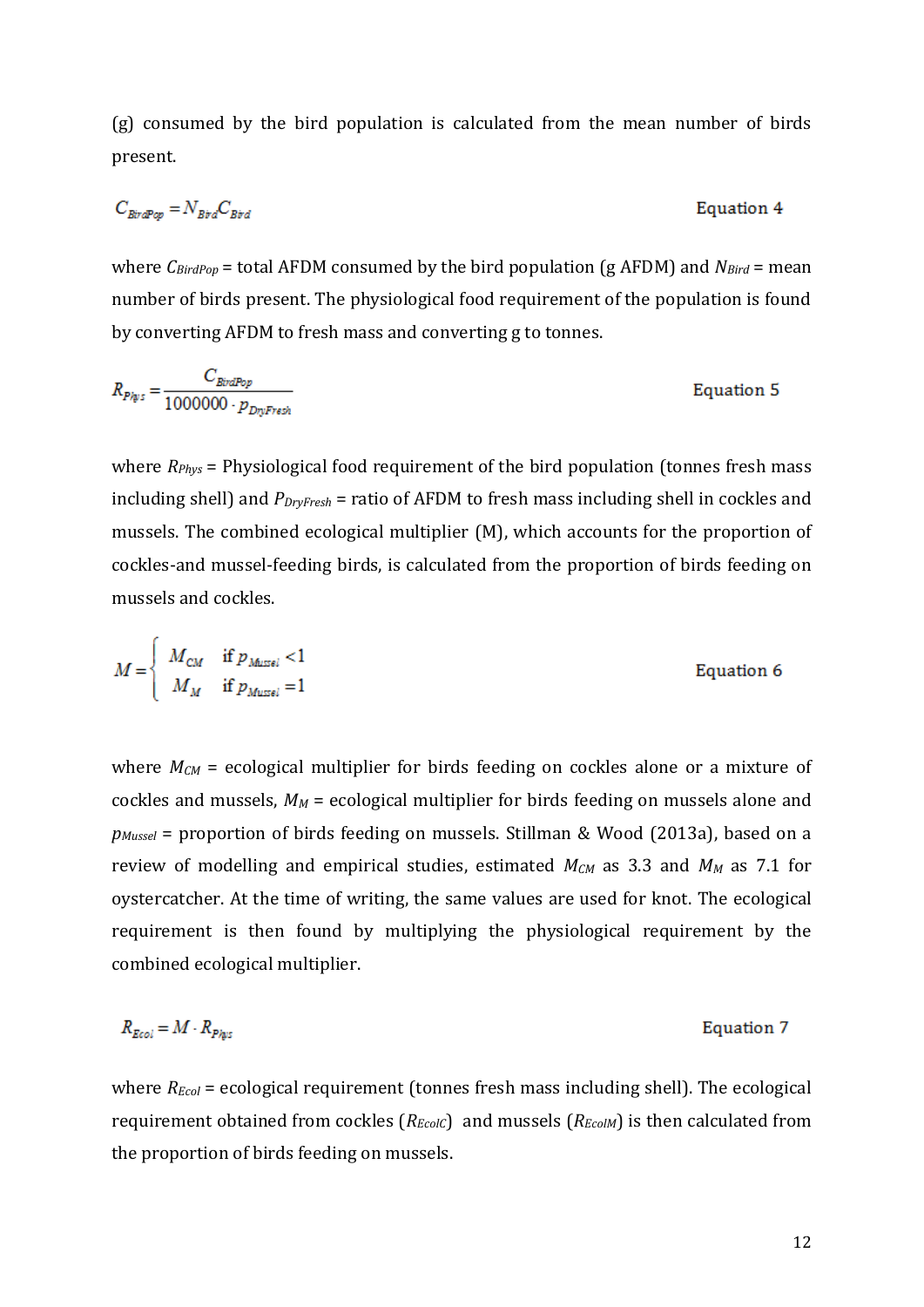$$
R_{EcoIC} = (1 - p_{Mussi}) \cdot R_{EcoI}
$$
  
Equation 8  

$$
R_{EcoM} = p_{Mussel} \cdot R_{EcoI}
$$
  
Equation 9

The final step is to calculate the biomass of cockles and mussels that are not required by the bird population. For oystercatcher, calculations are either based on the typical minimum size of cockles and mussels consumed, 15mm (*XC10-max*) and 30mm (*XC15-max*) respectively, or lower minimum sizes that may be consumed when larger prey are absent, 10mm (*XM20-60*) and 20mm (*XM30-60*) respectively. The biomass not required by the birds is found by subtracting their requirements from the initial biomass of cockles and mussels within these size ranges.

$$
X_{C10\text{-max}} = B_{C10\text{-max}} - R_{EcolC}
$$
\n
$$
X_{C15\text{-max}} = B_{C15\text{-max}} - R_{EcolC}
$$
\nEquation 11\n
$$
X_{M20-60} = B_{M20-60} - R_{EcolM}
$$
\nEquation 12

$$
X_{M30-60} = B_{M30-60} - R_{EcoM}
$$
 Equation 13

For knot, calculations are based on the range of cockle and mussel sizes consumed, 5- 14mm (*XC5-14*) and 5-24mm (*XM5-24*) respectively. The biomass not required by the birds is found by subtracting their requirements from the initial biomass of cockles and mussels within these size ranges.

$$
X_{C5-14} = B_{C5-14} - R_{E \circ C}
$$
 Equation 14

$$
X_{M5-24} = B_{M5-24} - R_{EcoM}
$$
 Equation 15

Stillman & Wood (2013a) explains the graphical output of the spreadsheet model and describes some example results. Furthermore, Stillman & Wood (2013b) reports the use of this model to predict the food requirements of the overwintering oystercatcher population on the Dee Estuary.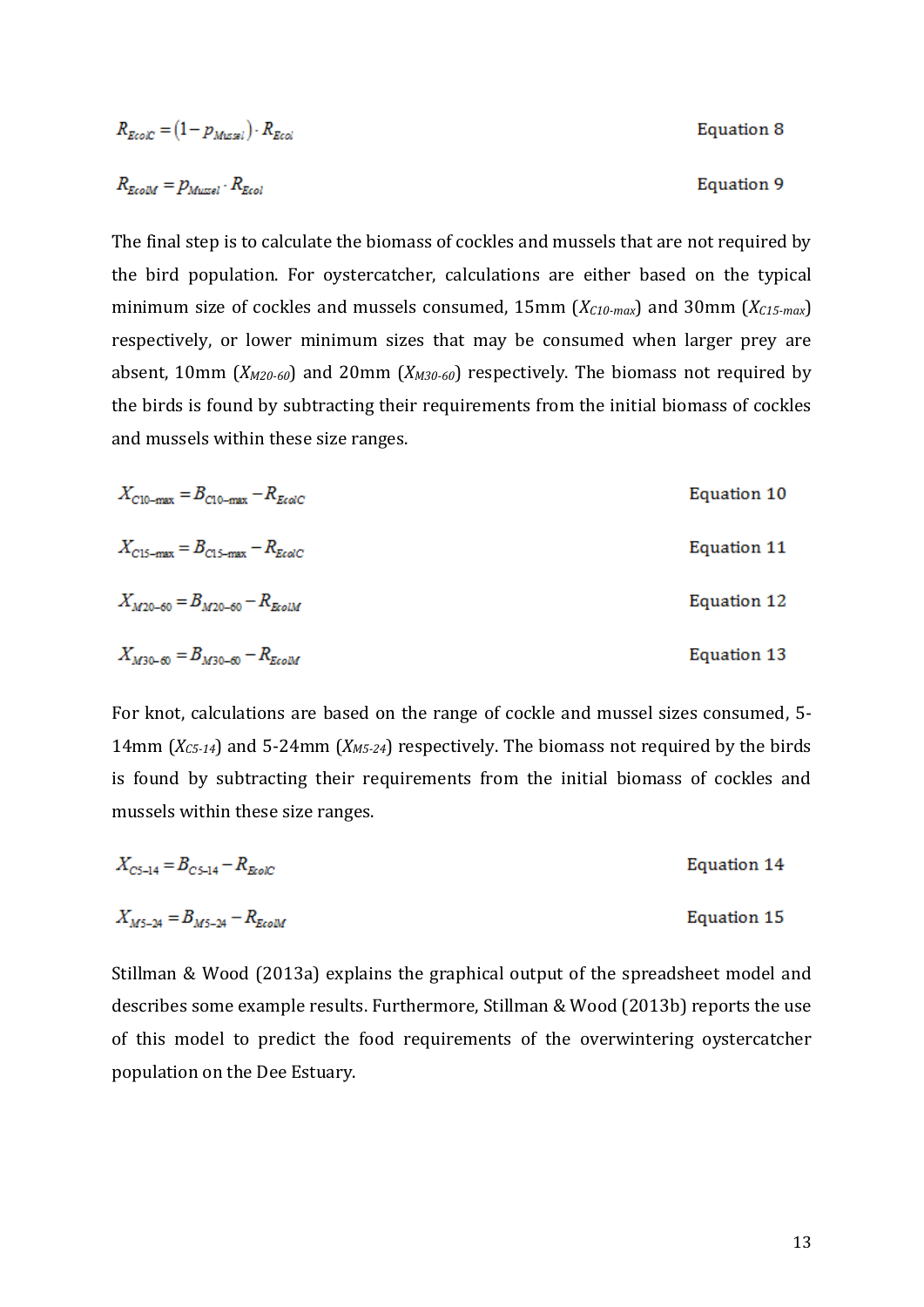# **4. Parameterising the spreadsheet model for the Solway Firth**

The main site-specific parameters required by the model are the time over which the shorebird population needs to be supported (i.e. duration of overwintering period), the size of the overwintering shorebird populations feeding on shellfish, the start of winter biomass of shellfish within the size range consumed by shorebirds and the proportion of energy obtained from shellfish. The following sections describe how each of these parameters was derived.

# **4.1. Duration of overwintering period**

The time for which both the oystercatcher and knot populations need to be supported by the Solway Firth was set to 196 days, from 1 September until 15 March, which reflects the period of usage by these shorebirds (Holt *et al*., 2012).

# **4.2. Sizes of overwintering shorebird populations**

The model only considers the shellfish food of the birds and does not consider changes in shorebird population size through the winter. The sizes of the overwintering oystercatcher and knot populations on the Solway Firth were based on the numbers observed during the Wetland Bird Survey (WeBS) counts (Holt *et al*., 2012) (**Figures 1 and 2**). Between 2008 and 2013 the mean (± 95% confidence intervals) sizes of the oystercatcher and knot populations were  $45099$  ( $\pm$  8898) and 17275 ( $\pm$  3670) individuals respectively. For the September 2013 survey, 30315 oystercatcher and 12252 knot were reported. The model was parameterised with the mean overwintering oystercatcher and knot populations between 2008 and 2012 either in the Solway as a whole, or for the Scottish and English shores (**Table 1**). The model required as a parameter the proportion of birds feeding on mussels. This was calculated as the proportion of birds on the English shore, as the food supply used in the model was derived from cockle and tellin surveyed in Scotland, and mussel surveyed in England.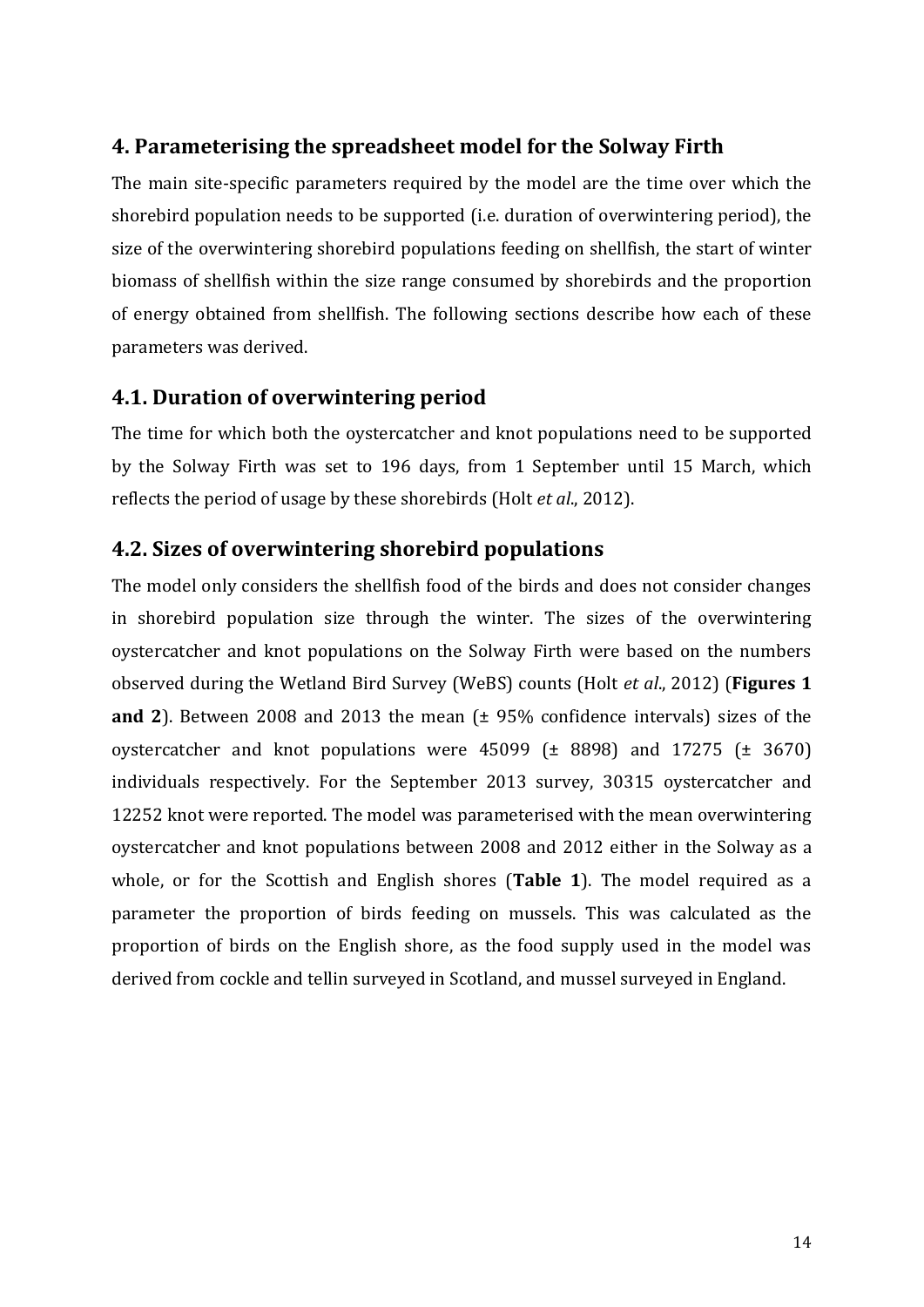

**Figure 1:** The peak overwinter oystercatcher counts for the Solway Firth, recorded during the Wetland Bird Survey (WeBS) counts. The 2013 data are for September only.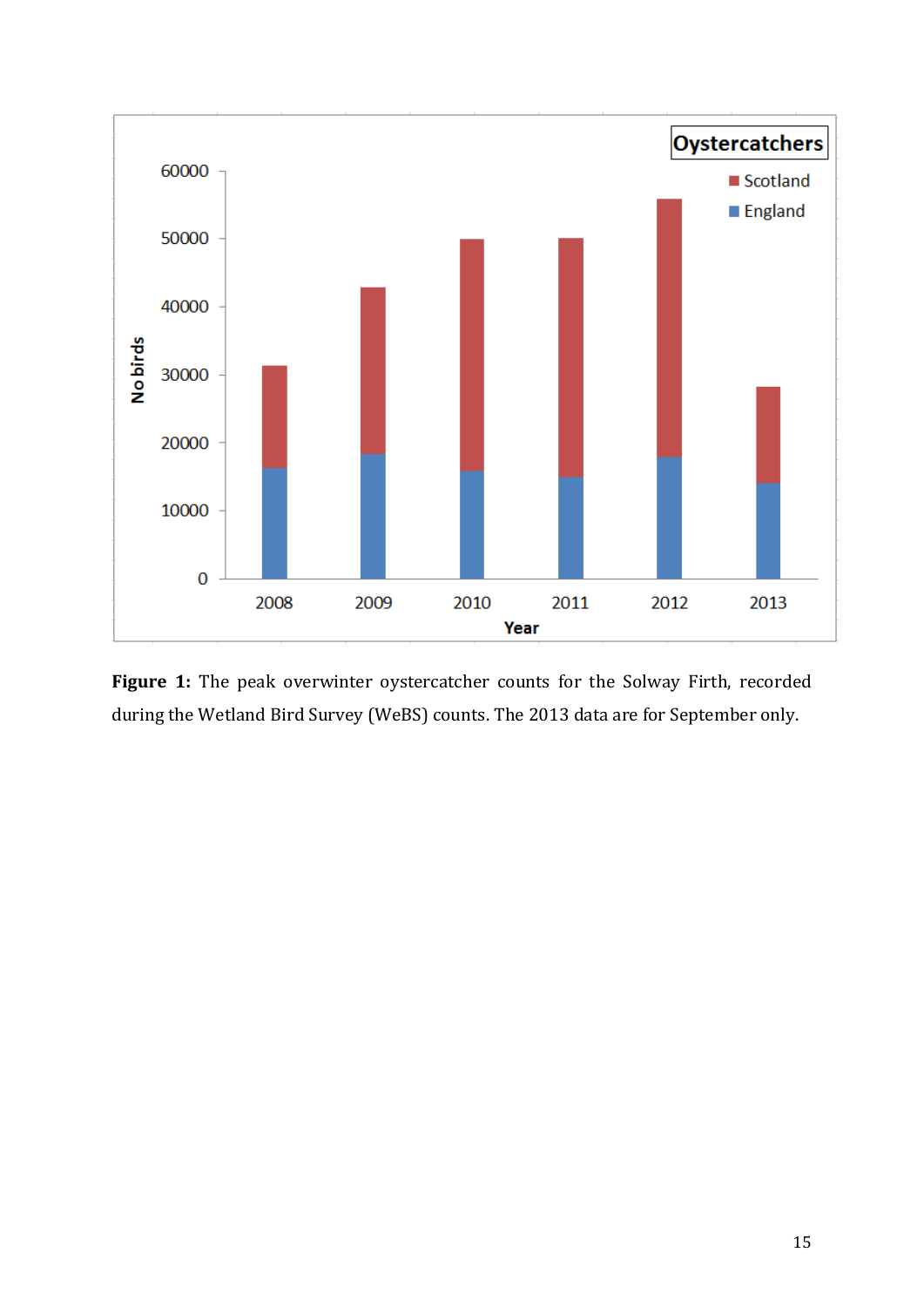

**Figure 2:** The peak overwinter knot counts for the Solway Firth, recorded during the Wetland Bird Survey (WeBS) counts. The 2013 data are for September only.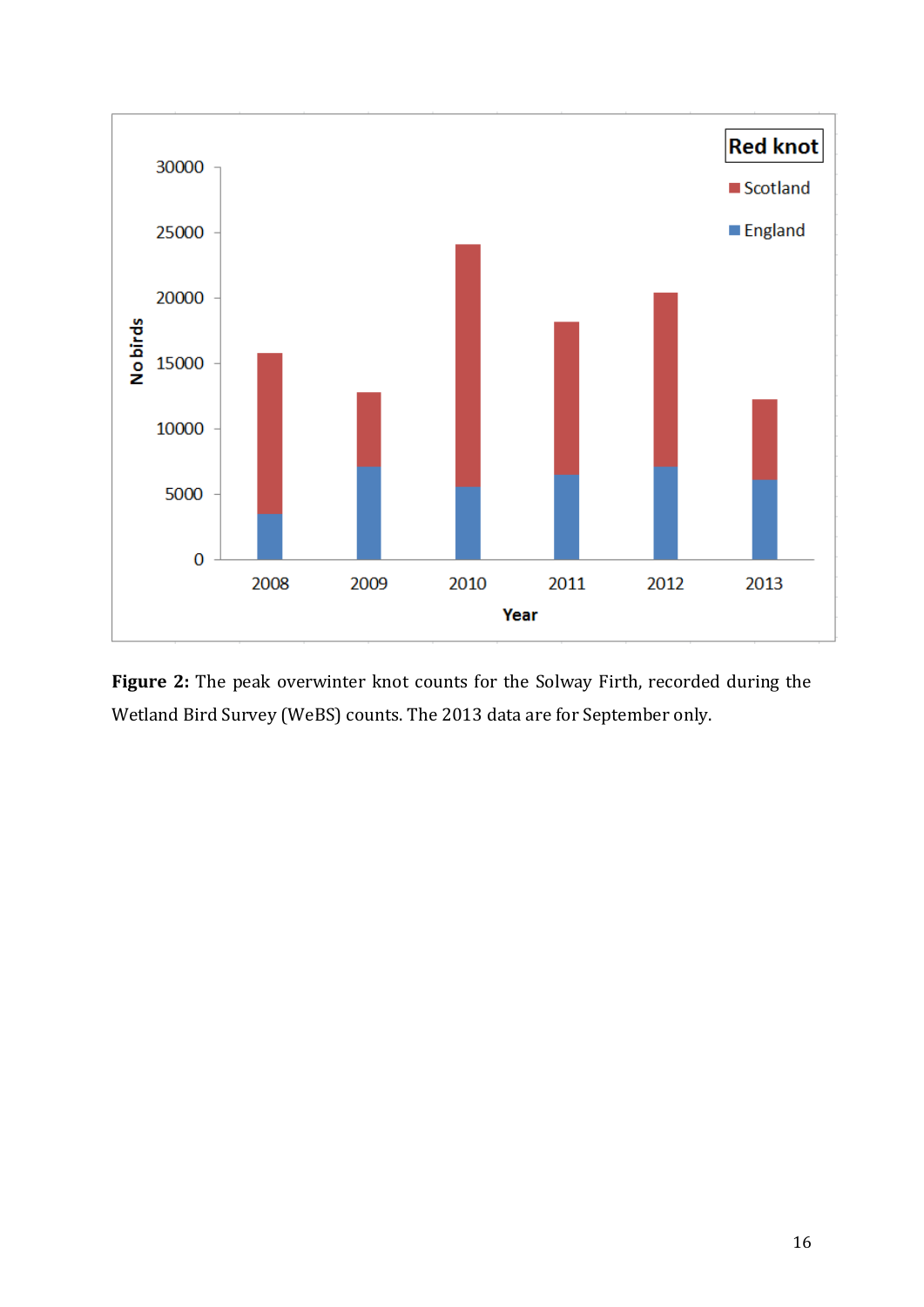**Table 1:** Oystercatcher and Knot population sizes used in the model. *Peak* values are 2008 to 2012 peak count averages from Wetland Bird Survey (WeBS) counts. Mean values are peak values adjusted by the ratio of mean to peak numbers on the Solway during September to March from 2000 to 2005 (=0.78 for oystercatcher and 0.72 for knot). The proportion of birds feeding on mussels is the proportion of birds on the English shore, as the food supply used in the model was derived from cockle and tellin surveyed in Scotland, and mussel surveyed in England.

|                               | Oystercatcher | Knot  |
|-------------------------------|---------------|-------|
| Peak                          |               |       |
| Solway total                  | 46046         | 18279 |
| Scottish shore total          | 29378         | 12350 |
| English shore total           | 16667         | 5929  |
| <b>Mean</b>                   |               |       |
| Solway total                  | 35916         | 13161 |
| Scottish shore total          | 22915         | 8892  |
| English shore total           | 13000         | 4269  |
| Proportion feeding on mussels | 0.36          | 0.32  |

### **4.3. Biomass of shellfish at start of winter**

Estimates of shellfish biomass were provided by Scottish Natural Heritage. Biomass of cockles and tellins on the Scottish shore were based on intertidal surveys conducted during 2013 by Marine Ecological Solutions Ltd. The survey divided the area into 9 discrete areas: Auchencairn; Barnhourie; North Bank; Carsethorn; Orchardton; Glenisle; Rough Island; Fleet Bay; and Wigtown. Each area was surveyed on a grid comprised of a number of square strata. The survey estimated the total biomass (fresh mass including shell) of cockles and tellin within 1mm size classes within each strata. These were summed to obtain the total biomass of 1mm size classes within each area, and for the Scottish shore as a whole. For the entire surveyed area, 13541.4 tonnes of cockles and 11023.3 tonnes of tellins were recorded (**Figure 3**). Individual sizes ranged from 5 – 41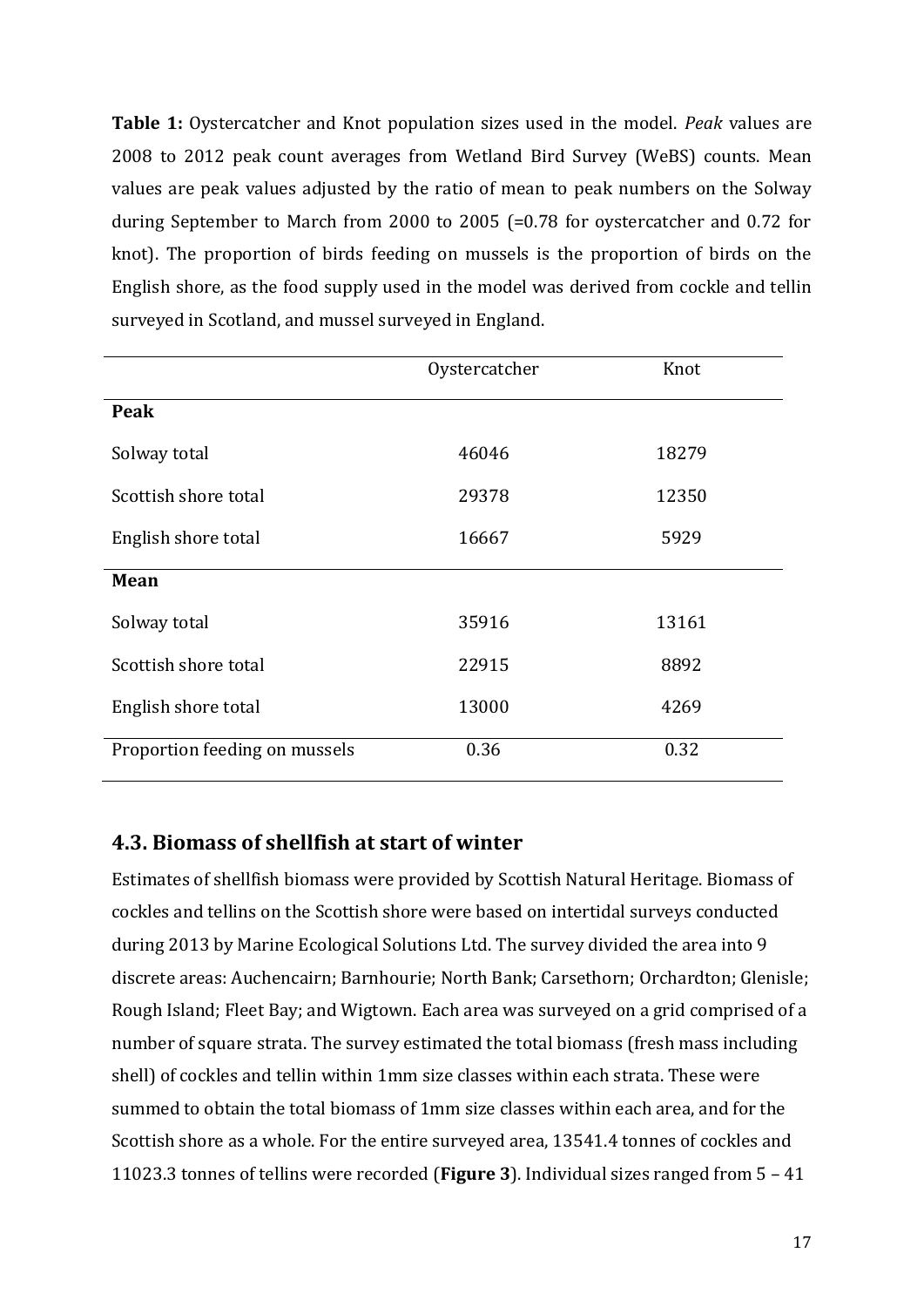mm for cockles and 5 – 25 mm for tellins (**Figure 4**). **Table 2** shows the cockle and tellin biomasses used in the model. Model scenarios were run either including or excluding the biomass of cockles and tellin surveyed at Wigtown Bay, as this is distant from the Inner Solway and hence unlikely to provide feeding grounds for birds from the Inner Solway.



**Figure 3:** Shellfish abundance, measured as tonnes of cockles and tellins (including shells) in each area surveyed in 2013 within the Solway Firth.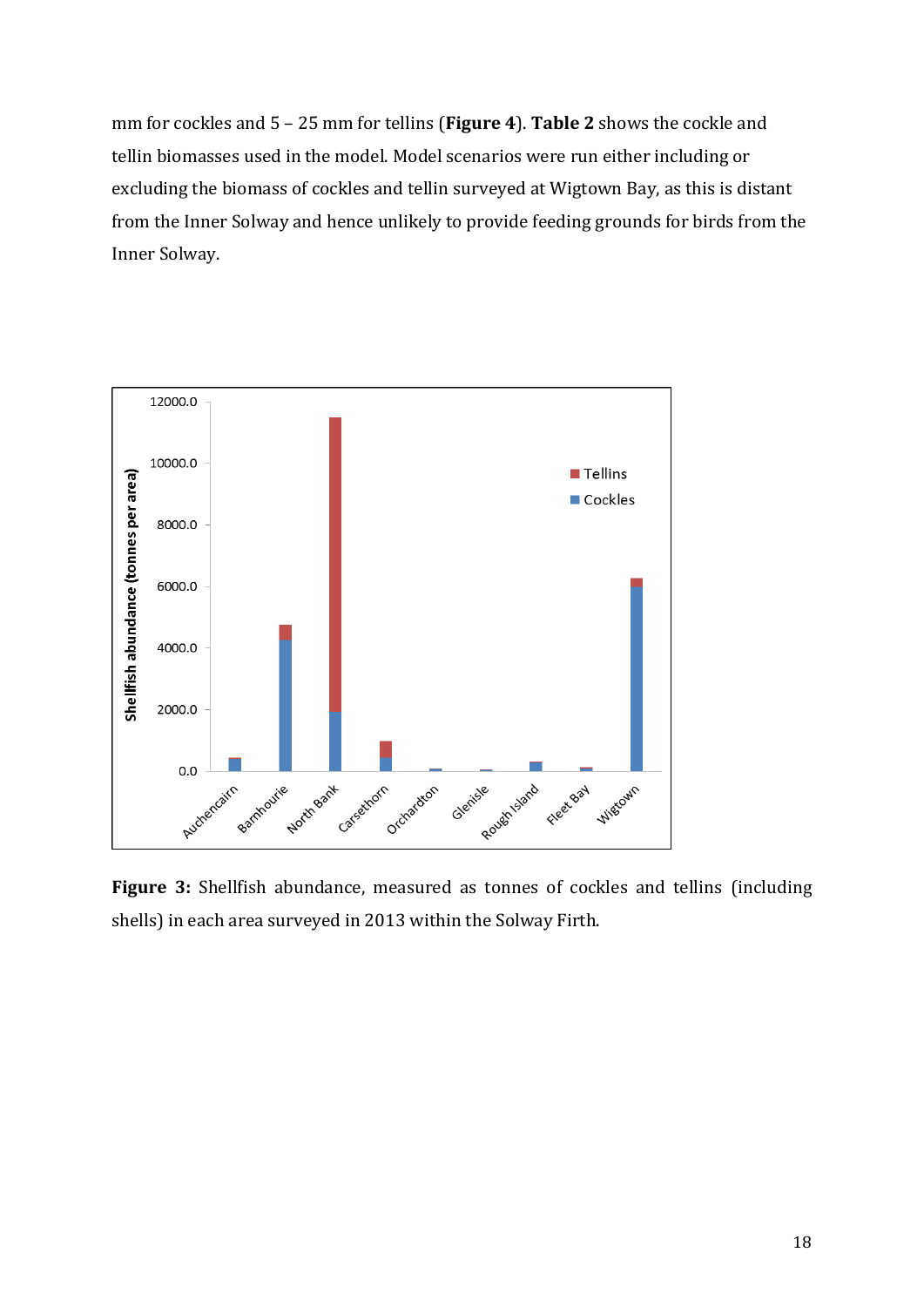

**Figure 4:** The distribution of the 2013 total Solway Firth shellfish stocks between different size classes.

Biomass of mussels was based on intertidal surveys undertaken in 2009 (Lancaster & Newman, 2009); due to historically low mussel stocks and resulting lack of commercial interest, no mussel surveys have been undertaken since 2009. Mussel survey sites were on the English shore and so did not overlap with survey sites for cockles and tellins. For 2009 the total mussel stock was estimated at 7341 tonnes (**Figure 5**). Based on the annual surveys undertaken between 1999 and 2009 the mean  $(± 95 %$  confidence interval) total mussel stock was estimated at 10623 ± 2846 tonnes. In order to calculate the biomass of each size class, we first converted the numbers of mussels of each size class into biomass using the equation:

$$
log_{10}W = -1.946 + 2.919 * log_{10}L
$$
 *Equation 14*

where *W* was AFDM (mg) and *L* was shell length (mm) (Goss-Custard *et al*., 1993). AFDM was transformed to wet weight (including shell), assuming that AFDM = 4.6 % wet weight (Ricciardi & Bourget, 1998). Observed size classes during the 2009 survey ranged from the 1-2 mm class up to the 81-82 mm class (**Figure 4**). Size class data for the 1999 – 2008 surveys were not available. **Table 2** shows the mussel biomasses used in the model.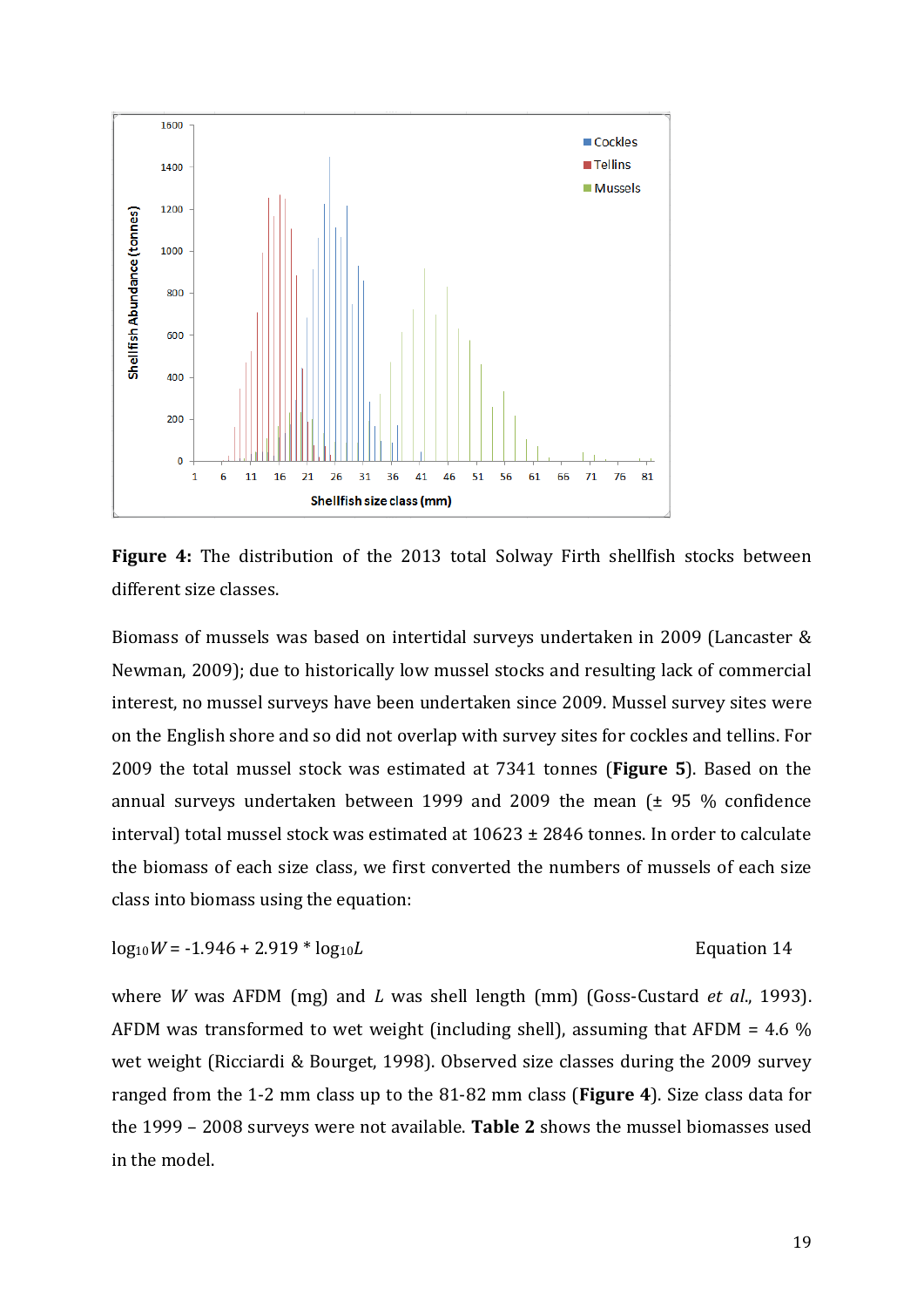

**Figure 5:** Mussel abundance (including shells), found in each area surveyed in 2009 within the Solway Firth. No more recent mussel surveys have been undertaken.

**Table 2:** Cockle, mussel and tellin biomasses used in the model. The top values are the range of size classes assumed to be consumed by knot and oystercatcher, and exploited by shellfishing in different scenarios. Values below size ranges are the biomass of shellfish within the size range (tonnes fresh mass); the value in brackets excludes the biomass of cockles and tellin in Wigtown Bay. Size ranges are those typically consumed by oystercatcher and knot.

|               | Cockle                   | Mussel    | Tellin      |
|---------------|--------------------------|-----------|-------------|
| Knot          | $5 - 14$                 | $5 - 24$  | $8 - 16$    |
|               | 214 (189)                | 1148      | 6911 (6660) |
| Oystercatcher | $15$ -max                | $30 - 60$ | $12$ -max   |
|               | 13327 (7369)             | 7460      | 9473 (9235) |
| Shellfishing  | $28$ -max<br>4613 (2812) |           |             |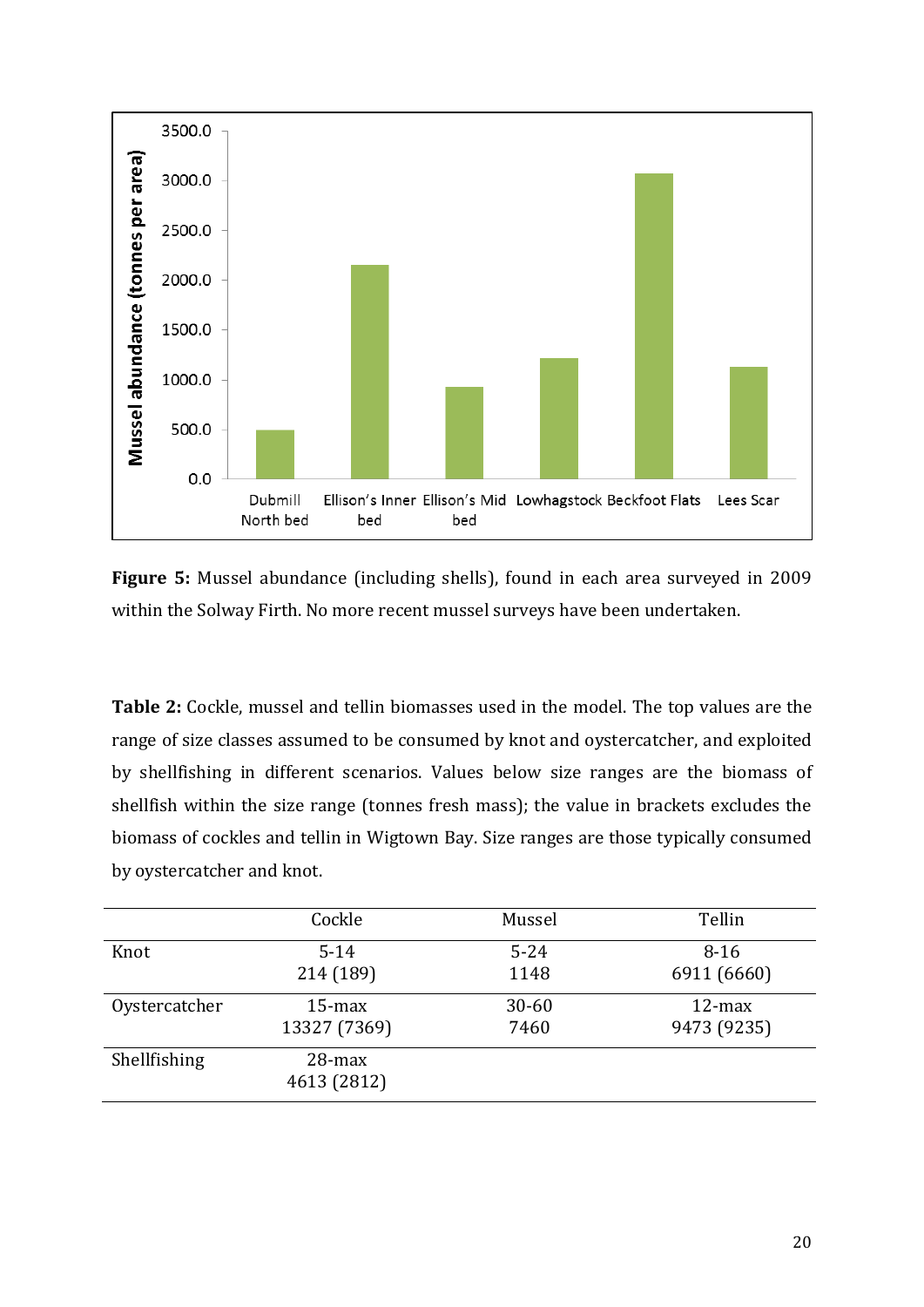### **4.4 Proportion of shellfish within the size range harvested**

Oystercatcher were assumed to consume cockles >15mm whereas shellfishing harvests cockles >28mm. Therefore, the proportion of cockles >28mm in September was calculated in order to determine the biomass of cockles that could potentially be harvested. Knot were assumed to consume cockles <14mm and so the size classes consumed by this species did not overlap with those taken by shellfishing.

### **4.5. Proportion of energy obtained from shellfish**

The simulations run by Stillman (2008b) incorporated upshore food resources that could be consumed by birds when the cockle beds were covered by the tide. The upshore resources were assumed to be available for two hours longer than the cockle and mussel beds, which themselves were assumed to be available for 6 hours. Birds were assumed to consume food at 0.67 mg s<sup>-1</sup> while feeding on the upshore areas. Goss-Custard et al. (2006) showed that cockle- and mussel-feeding oystercatcher consume approximately 2 mg s-1. Alternative sets of predictions were produced from the spreadsheet model, assuming either that the birds obtained all of their energy requirements from shellfish, or assuming that a proportion was obtained from upshore food. The proportion of energy obtained from shellfish (*pEnergy*) in the second case was calculated as

$$
p_{Bvery} = \frac{6 \text{ hr} \cdot 2 \text{ mg s}^{-1}}{(2 \text{ hr} \cdot 0.67 \text{ mg s}^{-1}) + (6 \text{ hr} \cdot 2 \text{ mg s}^{-1})} = 0.90
$$
 Equation 15

This assumed that birds fed on shellfish for 6 hrs with an intake rate of 2 mg  $s<sup>-1</sup>$  and on the upshore areas for 2 hrs with in intake rate of  $0.67$  mg s<sup>-1</sup>. To account for the energy obtained from upshore food the daily energy requirements of the birds in the spreadsheet model was multiplied by 0.90. It was assumed that the proportion of energy knot obtained from upshore areas was the same as for oystercatcher.

Although not incorporated by Stillman (2008b), oystercatcher can also supplement their intertidal feeding by feeding on terrestrial fields when intertidal habitats are covered by the tide. Following the approach used by Stillman & Wood (2013b) for the Dee Estuary, terrestrial food resources were assumed to be available while the upshore areas and shellfish beds were covered by the tide for 6 hours, but only to be exploited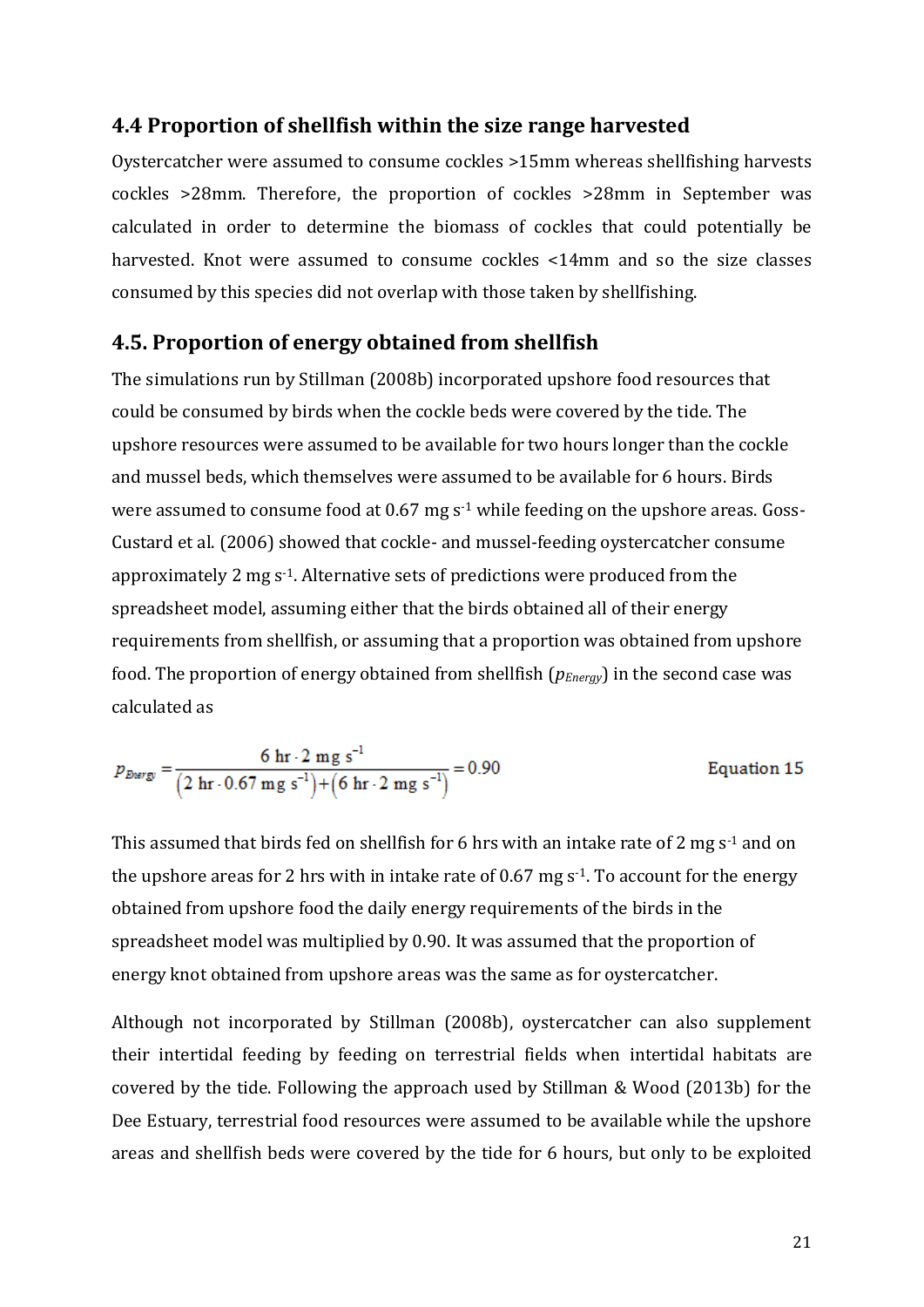by the birds during daylight. Birds were assumed to consume food at 0.34 mg s-1 while feeding terrestrially. A further set of predictions were produced for oystercatcher assuming that a proportion of energy was obtained from upshore and terrestrial food. The proportion of energy obtained from shellfish (*pEnergy*) fo these predictions was calculated as

$$
p_{Bvery} = \frac{6 \text{ hr} \cdot 2 \text{ mg s}^{-1}}{(2.4 \text{ hr} \cdot 0.34 \text{ mg s}^{-1}) + (2 \text{ hr} \cdot 0.67 \text{ mg s}^{-1}) + (6 \text{ hr} \cdot 2 \text{ mg s}^{-1})} = 0.85
$$
 Equation 16

This assumed that birds fed on cockles for 6 hrs with an intake rate of 2 mg  $s<sup>-1</sup>$ , on the upshore areas for 2 hrs with in intake rate of 0.67 mg  $s<sup>-1</sup>$  and on the fields for 2.4 hrs (assuming that 40% of the 6 hrs of high tide was in daylight) with an intake rate of 0.34 mg s<sup>-1</sup>. To account for the energy obtained from upshore and terrestrial food the daily energy requirements of oystercatcher in the spreadsheet model was multiplied by 0.85. Although terrestrial habitats provide a potential food source, high tide surveys in the Solway Firth show that most oystercatchers roost rather than feed over high tide (Information provided by Chris Miles (Scottish Natural Heritage)).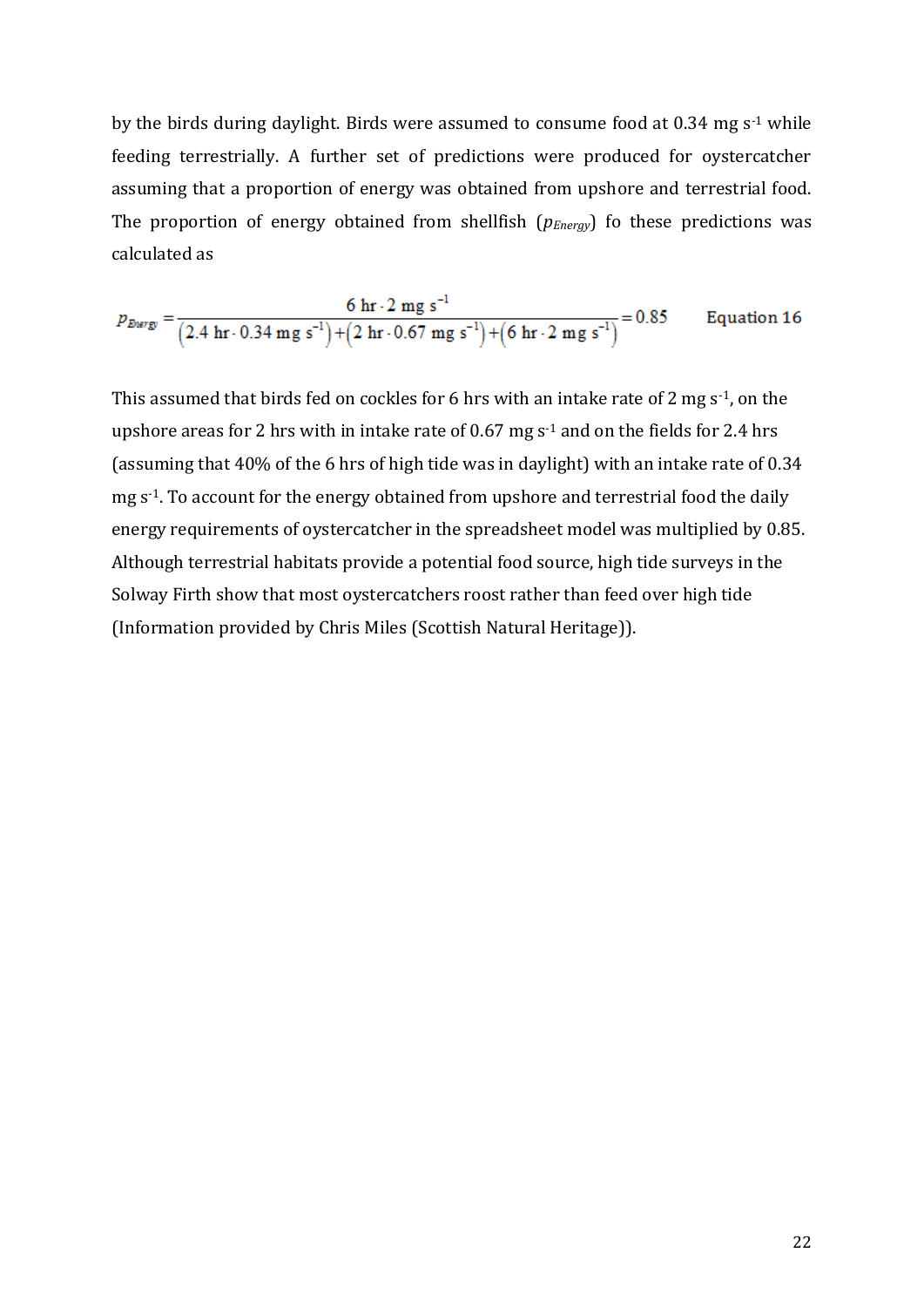# **5. Predicted shorebird food requirements**

The food requirements of oystercatcher and knot were predicted for different combinations of food supply (**Table 3** and **Figures 6-8** show these predictions). The values given below are from **Table 3** and assume that the typical size range of cockles and mussels is consumed (i.e. over 15mm and 30-60mm respectively for oystercatcher, and 5-14mm and 5-24mm for knot). All scenarios were run either including or excluding the biomass of cockles and tellin surveyed at Wigtown, as this is likely to be too distant from the area in which bird population sizes were estimated and shown to be regularly used by these birds. A greater biomass of cockle and tellin was required by the birds if the biomass of these prey within Wigtown were excluded from calculations (as can be seen by comparing **Table 3a** with **Table 3b**). The difference was approximately 6000 tonnes for oystercatcher and 200 tonnes for knot, due to the biomass of cockles and tellin with in the size ranges consumed by the birds at Wigtown. Sections 5.1, 5.2 and 5.3 discuss predictions excluding the biomass of cockles and tellin at Wigtown as these are the most precautionary predictions.

# **5.1. Cockle, mussel and tellin scenario**

In this scenario birds were assumed to consume cockles, mussels and tellin, but not upshore or terrestrial prey. The model predicted that oystercatcher did not require 1826 tonnes of cockle / tellin, but required all of the surveyed mussel biomass (**Table 3b**; **Figure 6**). The model predicted that knot did not require 4248 tonnes of cockle / tellin, but required all of the surveyed mussel biomass (**Table 3b**; **Figure 6**).

# **5.2. Cockle, mussel, tellin and upshore prey scenario**

This scenario also incorporated feeding in upshore areas by reducing the energy requirements of the birds to account for the energy obtained from other sources. The model predicted that oystercatcher did not require 3305 tonnes of cockle / tellin, but required all of the surveyed mussels (**Table 3b**; **Figure 7**). The model predicted that knot did not require 4508 tonnes of cockle / tellin, and 47 tonnes of mussels (**Table 3b**; **Figure 7**).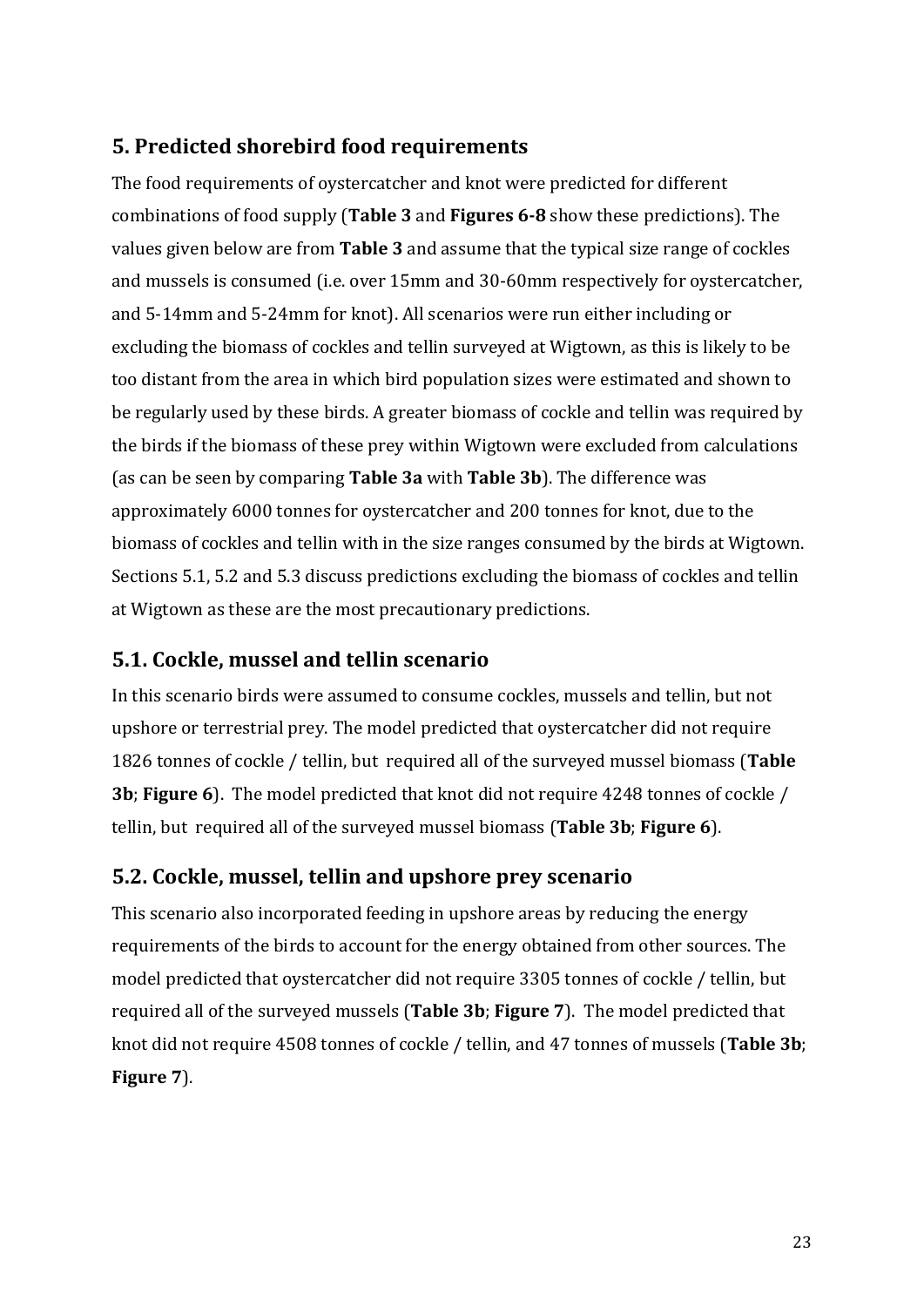# **5.3. Oystercatcher plus terrestrial prey scenario**

The previous oystercatcher scenario assumed that this species did not feed on terrestrial prey, whereas this can occur in the real system. Therefore, a scenario was modelled in which oystercatcher were assumed to also feed on terrestrial prey. This was incorporated by reducing the energy requirements of the birds to account for the energy obtained from terrestrial sources. When assuming that oystercatcher consumed cockle, mussel, tellin, upshore and terrestrial prey, the model predicted that oystercatcher did not require 4044 tonnes of cockle / tellin, and 395 tonnes of mussels (**Table 3b**; **Figure 8**).

# **5.4 Biomass of cockles available to fishing**

The size range of cockles exploited by fishing does not overlap those consumed by knot (**Table 2**) and so the following predictions were for oystercatcher alone. The biomass of cockles and tellin not required by oystercatcher (**Table 3**) refers to the biomass of >15mm cockles and >12mm tellin whereas the cockles exploited by fishing are larger (≥28mm). Furthermore, cockle and tellin biomasses were combined in the model, but only cockles are exploited by fishing. The biomass of >15mm cockles and >12mm tellin not required by the birds was multiplied by the proportion of cockles >28mm (**Table 2;** 0.20 when including Wigtown Bay; 0.17 when excluding Wigtown Bay) to predict the biomass of cockles potentially available to shellfishing. **Table 4** presents the biomass of cockles >28mm not required by the birds for each of the scenarios described above.

When Wigtown Bay cockle and tellin biomass was included the model predicted that between 1604 (excluding upshore and terrestrial feeding) and 2048 (including upshore and terrestrial feeding) tonnes of >28mm cockles were potentially available to fishing (**Table 4a**). When Wigtown Bay cockle and tellin biomass was excluded the model predicted that between 310 and 687 tonnes of >28mm cockles were potentially available to fishing (**Table 4b**).

# **5.5 Comparison with individual-based model for 2007-2008**

The individual-based model of oystercatcher and knot in the Solway Firth (Stillman 2008b) was based on 2007 surveys of cockles and tellin on the Scottish shore and 2005 to 2006 surveys of mussels on the English shore. The model incorporated cockles, mussels and tellin as potential shellfish food, as well as upshore feeding areas. The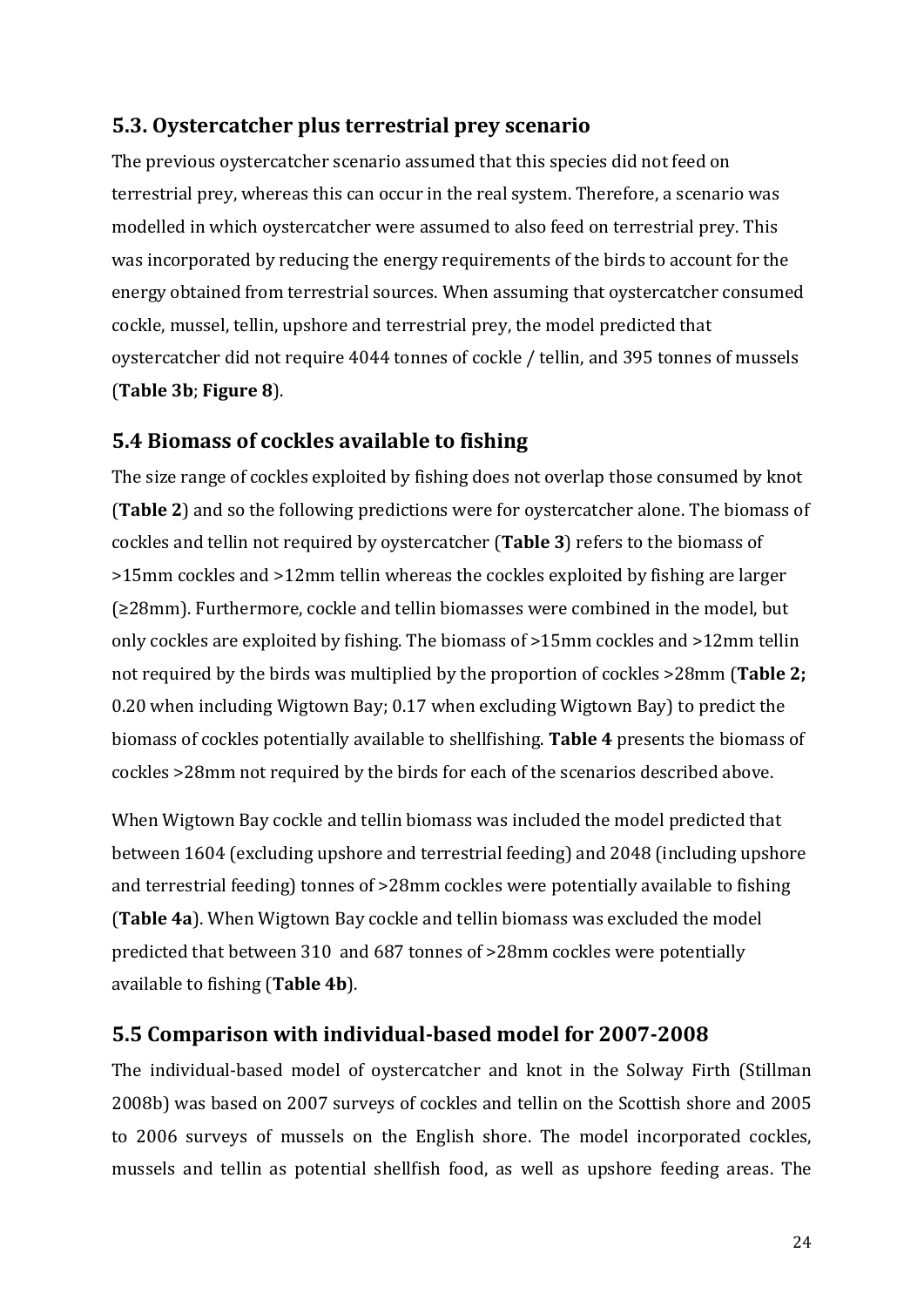model did not include terrestrial habitats. The spreadsheet model was parameterised for the winter of 2007-2008 using the bird numbers and shellfish biomass used by Stillman (2008b), and assuming that birds did not feed in terrestrial habitats and that the proportion of birds feeding on mussels was the same as in the 2013 model. **Table 5** summarises the parameters and predictions of the spreadsheet model when parameterised using these data. The spreadsheet model predicted that 18038 tonnes of shellfish were not required knot during 2007-2008. Similarly, Stillman (2008b) noted that the abundance of potential knot food was approximately 52.6 greater than the amount of food required by the knot population. The individual-based model predicted that knot survival was 100% in all simulations, consistent with the prediction of the spreadsheet model that 18038 tonnes of shellfish were not required by the birds. The spreadsheet model predicted that the oystercatcher population required all of the shellfish food during 2007-2008. Similarly, Stillman (2008b) noted that the abundance of potential oystercatcher food was approximately 3.6 greater than the amount of food required by the oystercatcher population, close to the ecological multiplier of 3.3. The individual-based model predicted that a shellfishing Total Allowable Catch (TAC) of 1000 tonnes reduced oystercatcher survival and TACs of 500, 750 and 1000 tonnes reduced body mass. The spreadsheet model predicted that birds required all of the food and hence that any TAC would reduce survival during 2007-2008.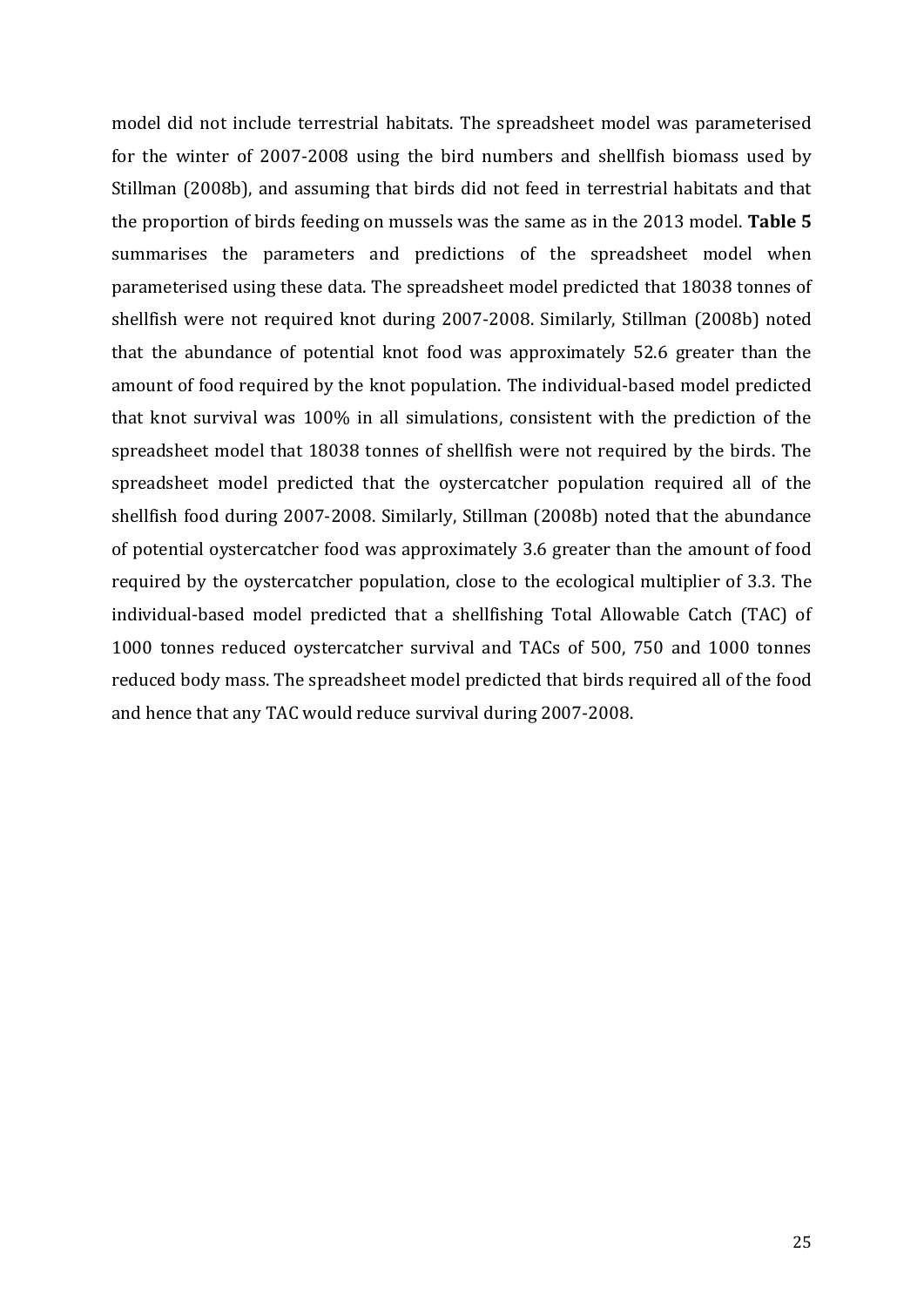**Table 3:** Predicted shellfish biomass not required by oystercatcher and knot in the Solway Firth for the winter of 2013-2014. Predictions are for alternative scenarios differing in the range of prey species consumed by the birds (see text for details). Values are the biomass of prey species (tonnes fresh mass including shell) not required by the birds. Predictions assume that the typical size range of cockles and mussels is consumed (i.e. over 15mm and 30-60mm respectively for oystercatcher, and 5-14mm and 5-24mm for knot). Predictions were not produced for knot consuming terrestrial prey, as this species does not feed on these prey.

|                                                         | Oystercatcher |                | Knot     |                |
|---------------------------------------------------------|---------------|----------------|----------|----------------|
| Scenario                                                | Cockle        | Mussel         | Cockle   | Mussel         |
|                                                         | / Tellin      |                | / Tellin |                |
| Cockle, mussel and tellin                               | 8022          | $\theta$       | 4524     | $\overline{0}$ |
| Cockle, mussel, tellin and<br>upshore prey              | 9501          | $\overline{0}$ | 4784     | 47             |
| Cockle, mussel, tellin,<br>upshore and terrestrial prey | 10240         | 395            |          |                |

**(a)** Including Wigtown Bay cockle and tellin biomass

### **(b)** Excluding Wigtown Bay cockle and tellin biomass

|                                                         | Oystercatcher |                | Knot     |        |
|---------------------------------------------------------|---------------|----------------|----------|--------|
| Scenario                                                | Cockle        | Mussel         | Cockle   | Mussel |
|                                                         | / Tellin      |                | / Tellin |        |
| Cockle, mussel and tellin                               | 1826          | $\theta$       | 4248     | 0      |
| Cockle, mussel, tellin and<br>upshore prey              | 3305          | $\overline{0}$ | 4508     | 47     |
| Cockle, mussel, tellin,<br>upshore and terrestrial prey | 4044          | 395            |          | ۰      |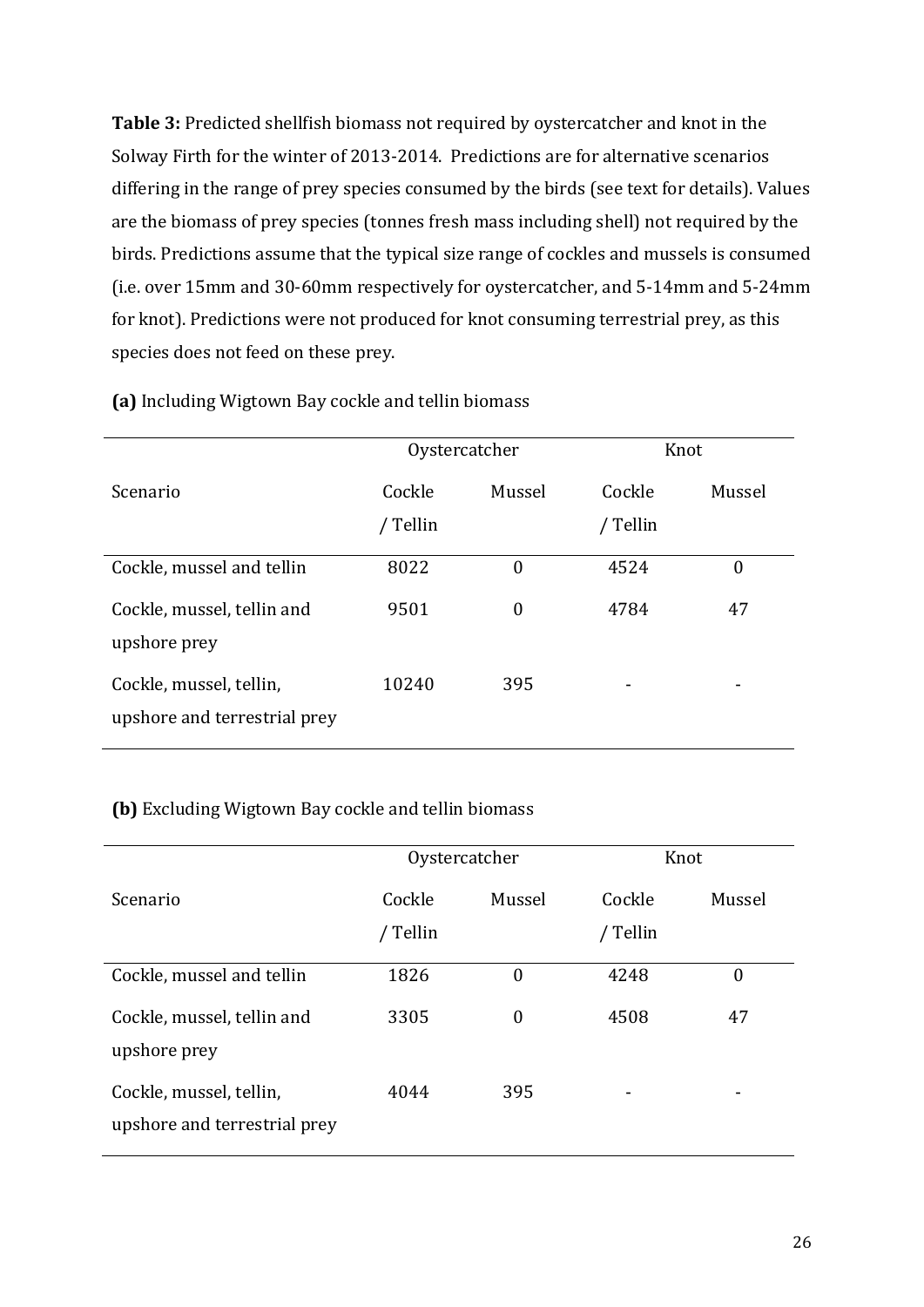**Table 4:** Cockle biomass potentially available to shellfishing in the Solway Firth for the winter of 2013-2014 after accounting for the food requirements of oystercatcher. Predictions are for alternative scenarios differing in the range of prey species consumed by the birds (see text for details). The first data columns are repeated from Table 3 to show the biomass for cockles and tellin combined. Values in remaining columns are the biomass of cockles >28mm (tonnes fresh mass including shell) not required by the birds. Predictions assume that the typical size range of cockles and mussels is consumed (i.e. over 15mm and 30-60mm respectively for oystercatcher).

| Scenario                                                | Cockle > 15mm   | Cockle >28mm |
|---------------------------------------------------------|-----------------|--------------|
|                                                         | Tellin $>14$ mm |              |
| Cockle, mussel and tellin                               | 8022            | 1604         |
| Cockle, mussel, tellin and<br>upshore prey              | 9501            | 1900         |
| Cockle, mussel, tellin,<br>upshore and terrestrial prey | 10240           | 2048         |

**(a)** Including Wigtown Bay cockle and tellin biomass

### **(b)** Excluding Wigtown Bay cockle and tellin biomass

| Scenario                     | Cockle > 15mm Cockle > 28mm |     |
|------------------------------|-----------------------------|-----|
|                              | Tellin > 14mm               |     |
|                              |                             |     |
| Cockle, mussel and tellin    | 1826                        | 310 |
| Cockle, mussel, tellin and   | 3305                        | 562 |
| upshore prey                 |                             |     |
| Cockle, mussel, tellin,      | 4044                        | 687 |
| upshore and terrestrial prey |                             |     |
|                              |                             |     |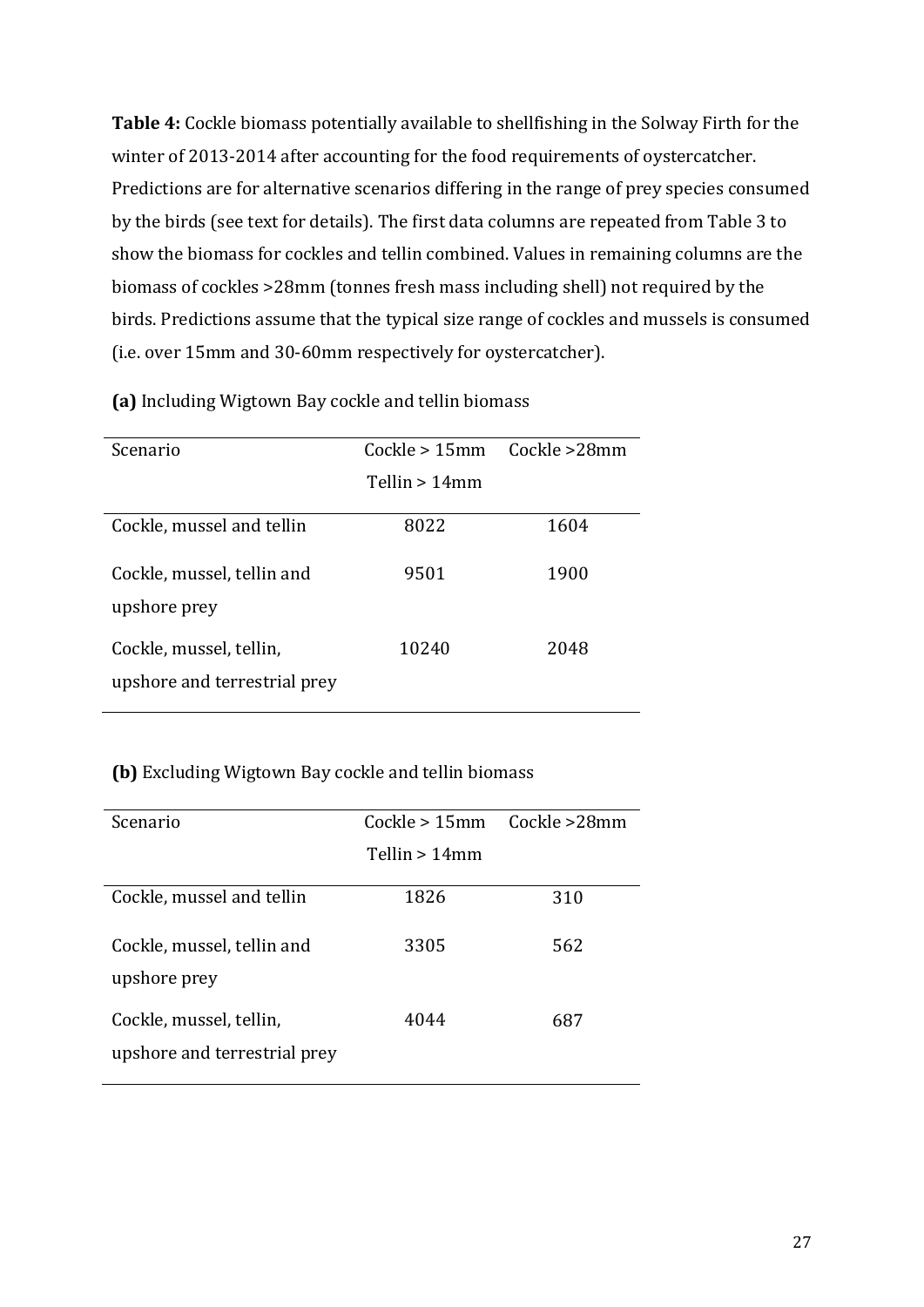**Table5:** Predictions of the spreadsheet model for the winter of 2007-2008 when paramterised to mimic as closely as possible the individual-based model developed by Stillman (2008b). The model assumed that the birds could feed on cockles, tellin, mussels and upshore areas. The proportion of birds feeding on mussels (as opposed to cockles and tellin) was the same as in the 2013 model. The predictions are for the standard size range of cockles and mussels consumed by oystercatcher (i.e. >15mm for cockles and 30-60mm for mussels).

| Scenario                                                                     | Oystercatcher | Knot  |
|------------------------------------------------------------------------------|---------------|-------|
| Cockle biomass (tonnes fresh mass)                                           | 4047          | 3483  |
| Tellin biomass (tonnes fresh mass)                                           | 2891          | 9525  |
| Mussel biomass (tonnes fresh mass)                                           | 5622          | 6366  |
| Number of birds                                                              | 30060         | 4641  |
| Predicted shellfish biomass not required<br>by the birds (tonnes fresh mass) | 0             | 18038 |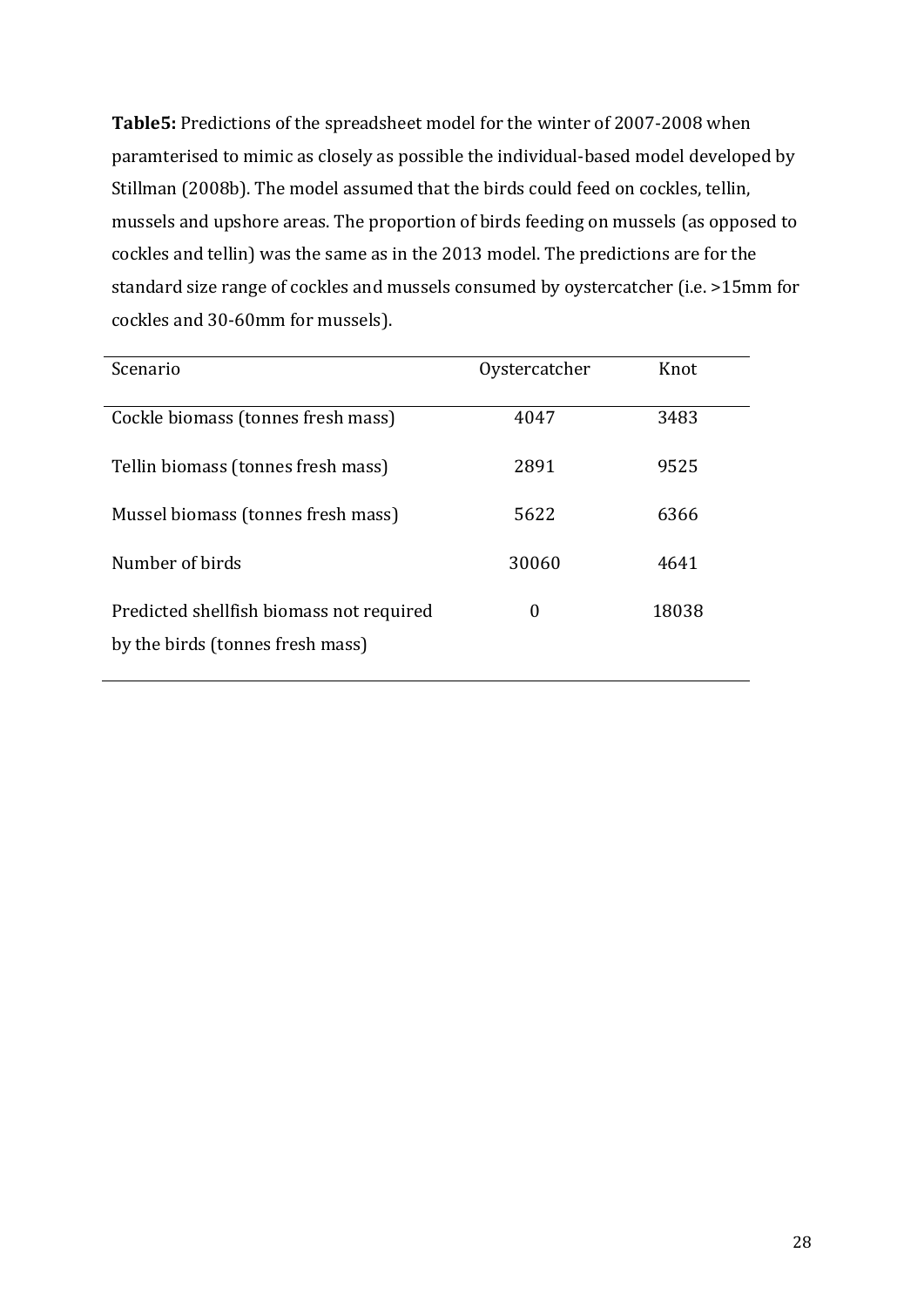

**Figure 6:** *Cockle, mussel and tellin scenario*: predicted food requirements of oystercatcher and knot in the Solway Firth for the winter of 2013-2014 assuming that just cockles, mussels and tellin are consumed. Predictions exclude cockle and tellin biomass in Wigtown Bay.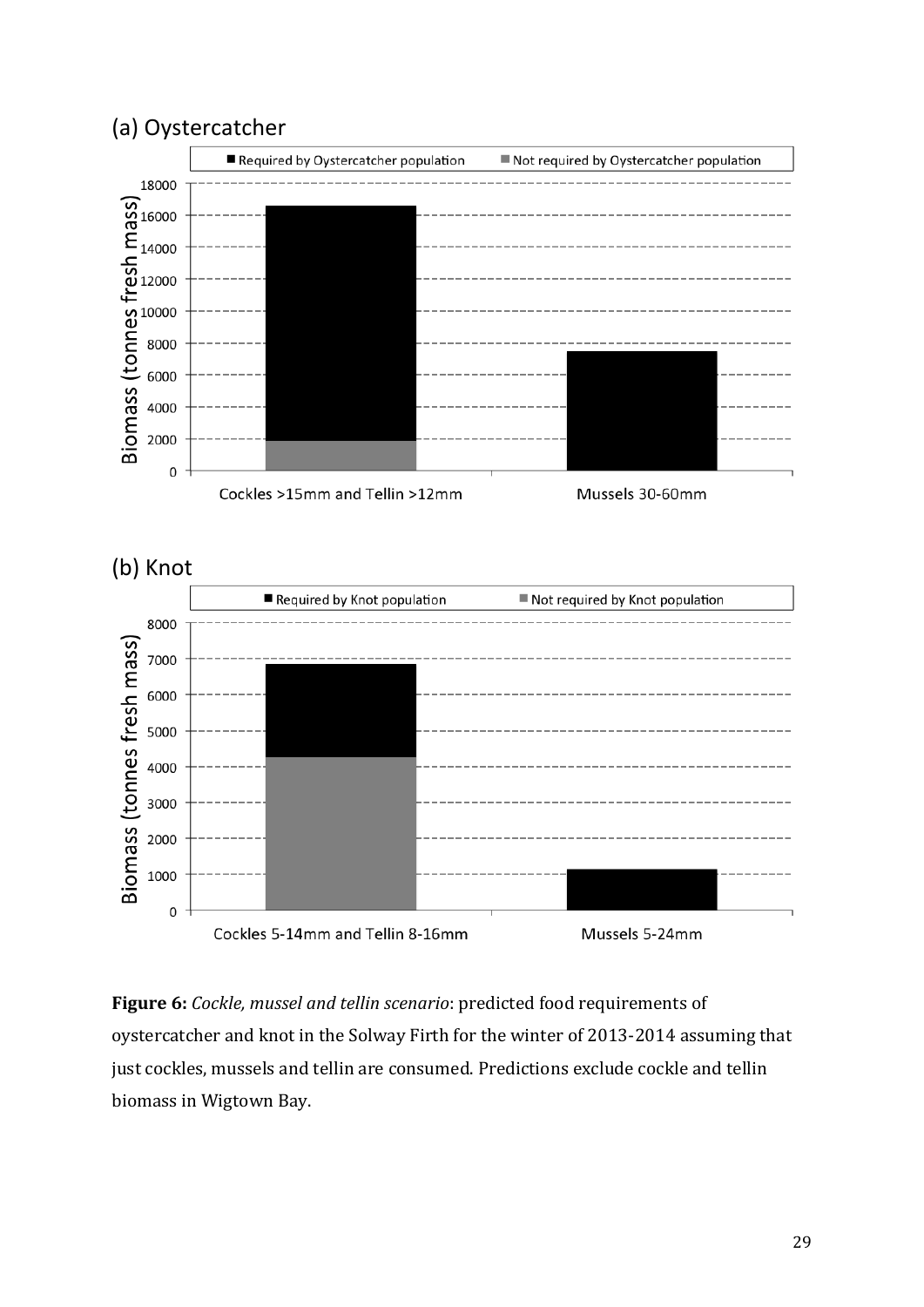

**Figure 7:** *Cockle, mussel, tellin and upshore scenario*: predicted food requirements of oystercatcher and knot in the Solway Firth for the winter of 2013-2014 assuming that cockles, mussels, tellin and upshore prey are consumed. Predictions exclude cockle and tellin biomass in Wigtown Bay.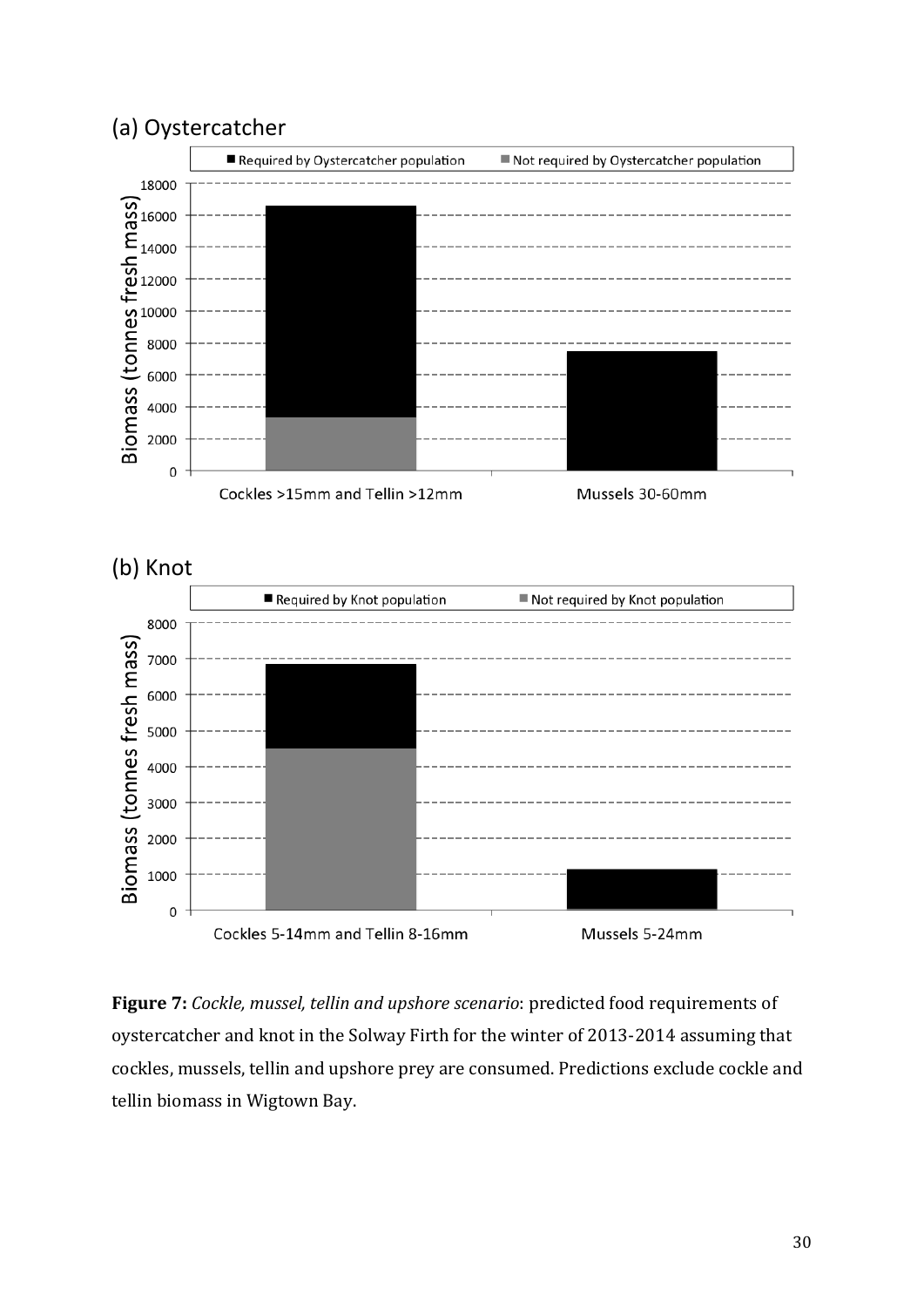

**Figure 8:** *Oystercatcher plus terrestrial prey scenario*: predicted food requirements of oystercatcher in the Solway Firth for the winter of 2013-2014 assuming that cockles, mussels, tellin, upshore and terrestrial prey are consumed by oystercatcher. Predictions exclude cockle and tellin biomass in Wigtown Bay.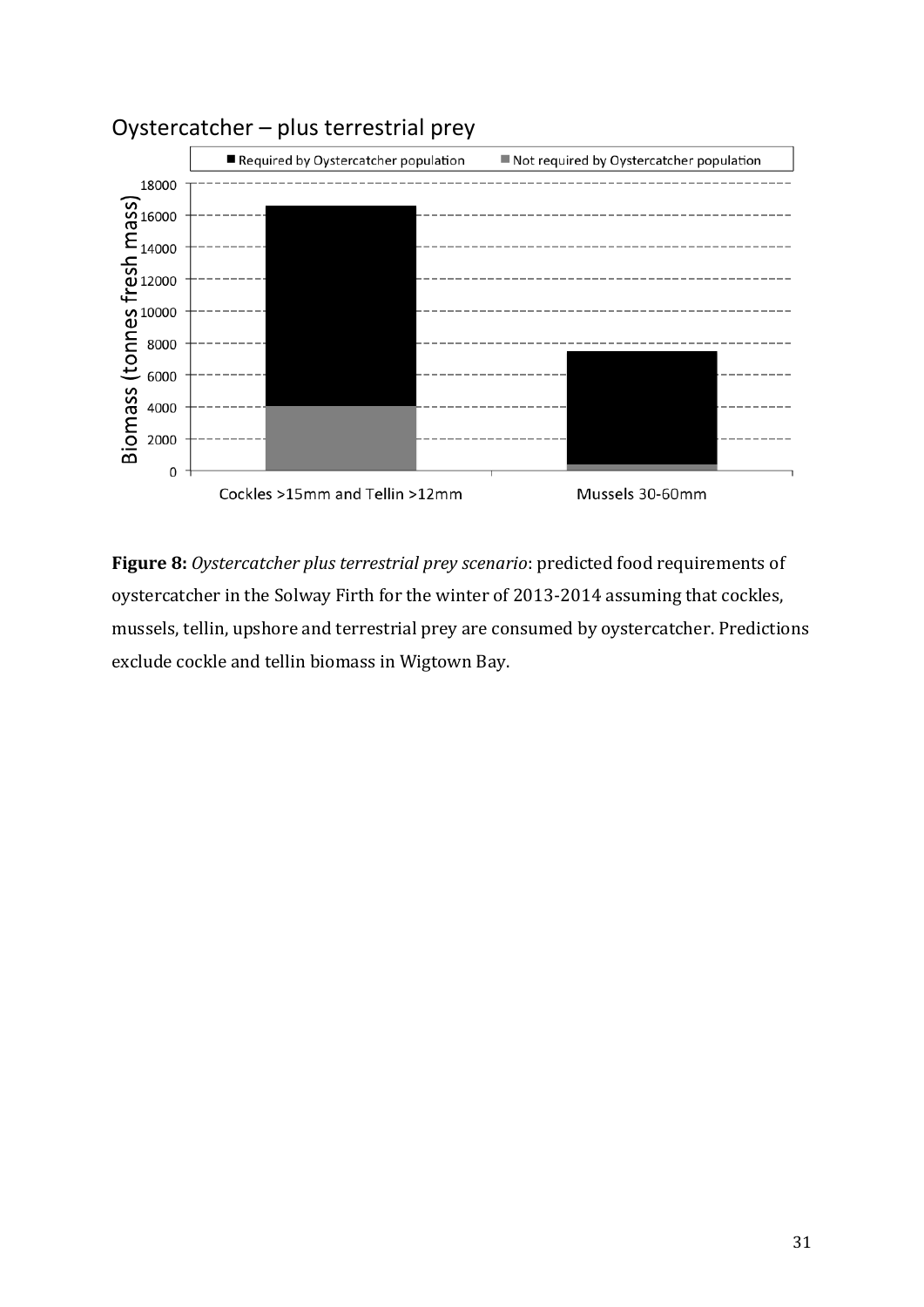# **6. Conclusions**

The purpose of this report was to use the recently developed spreadsheet model of Stillman & Wood (2013a) to estimate the overwintering food requirements of the Solway Firth oystercatcher and knot populations. The model predicted that approximately 700 tonnes of >28mm cockles could potentially be exploited by shellfishing, after taking into account the food requirements of the birds excluding Wigtown cockle and tellin biomass, and assuming that the birds consumed cockles, mussels, tellin and prey from upshore areas and / or terrestrial habitats. This is considered to be the most realistic scenario given that oystercatcher can potentially feed on terrestrial habitats, and given the distance between Wigtown and the Inner Solway. The spreadsheet model is based on the food requirements of birds, as was a more detailed individual-based model previously developed for the Solway Firth (Stillman 2008b).

Both models have their advantages and disadvantages. The individual-based model can simulate the system in more detail, and predict, for example, how the daily quota or distribution of fishing between beds affects the birds. It also directly predicts how changes influence the survival rate and body condition of the birds. It is however relatively complicated which makes it more difficult to clearly explain how it works and the assumptions it makes. It must also be run by someone with modelling experience. The spreadsheet model is more simple and so its assumptions can be more clearly explained. It is also relatively straightforward to run, meaning that a person using the model does not need to have previous experience of modelling. It cannot however directly predict the survival of the birds or simulate important details of the real system in the way the individual-based model can, for example, between-bed differences in shellfish biomass or fishing effort.

Both models represented the alternative upshore and terrestrial food resources of oystercatcher in a relatively simple way as no data were available. If subsequent surveys showed that sufficient alternative food resources existed for the birds, more cockles could potentially be harvested without being predicted to adversely affect the birds. Detailed quantitative surveys of the Solway Firth benthic invertebrate community (in addition to cockles, mussels and tellin) would need to be undertaken. Therefore the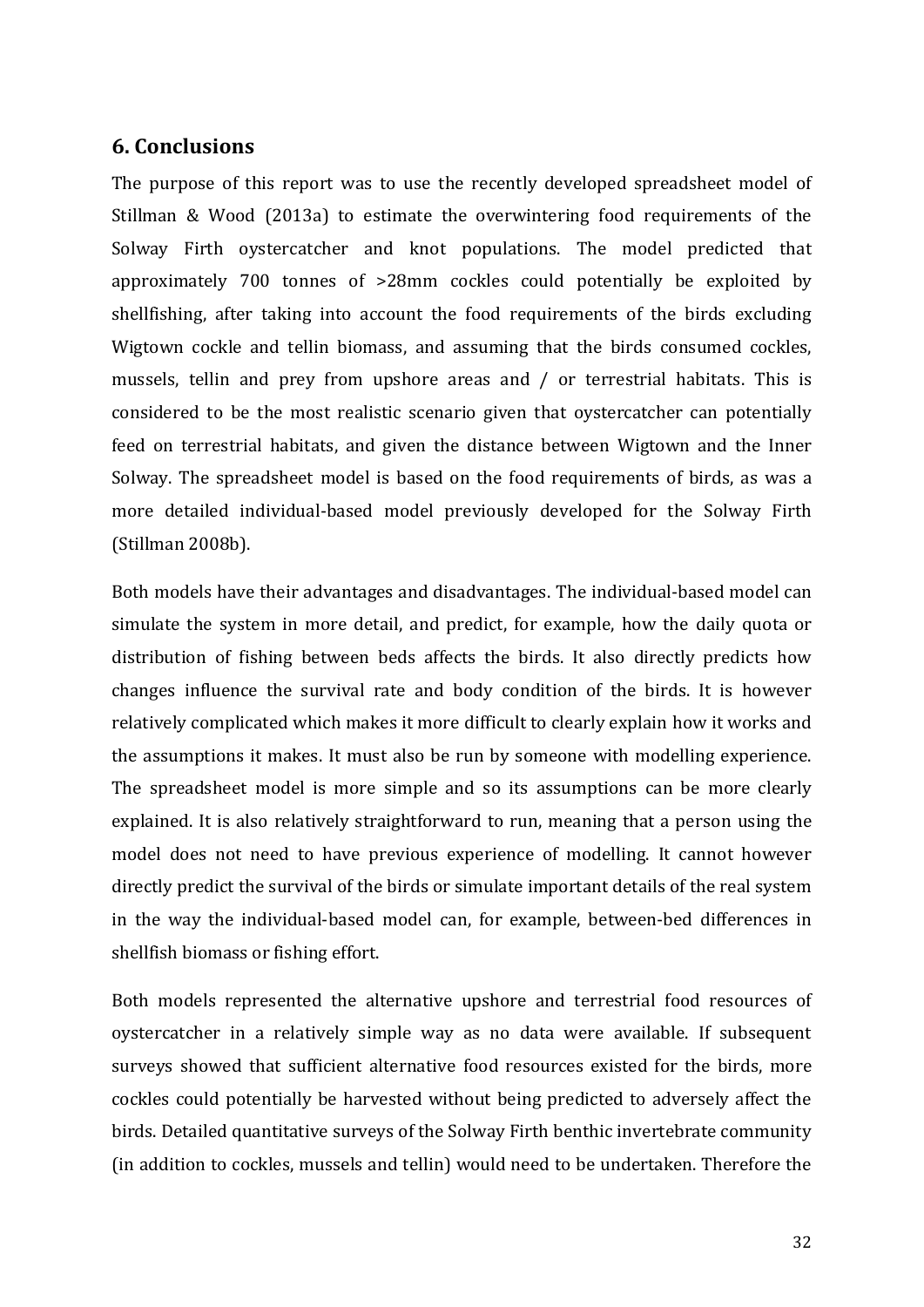availability of alternative prey has important implications for the setting of shellfishing quotas, and the current predictions can be considered as precautionary. For example, not all of the mussel and other shellfish stocks were included in the surveys. Incorporating these into the model would have meant that a greater biomass of cockles would have been predicted to have been potentially available for fishing.

The spreadsheet model described in this report does not replace the need for individual-based models but does have the advantage that it can be used by people without specialist modelling experience and using the type of data typically available from shellfisheries. A potential strategy is to routinely use such models as a first step in assessing bird food requirements. Individual-based models and other approaches could then be used if there is some doubt as to the validity of predictions (e.g. in sites with a large amount of human disturbance) or if it is predicted that the bird food requirements are either not met or are only just met by the cockle and mussel stocks within the site.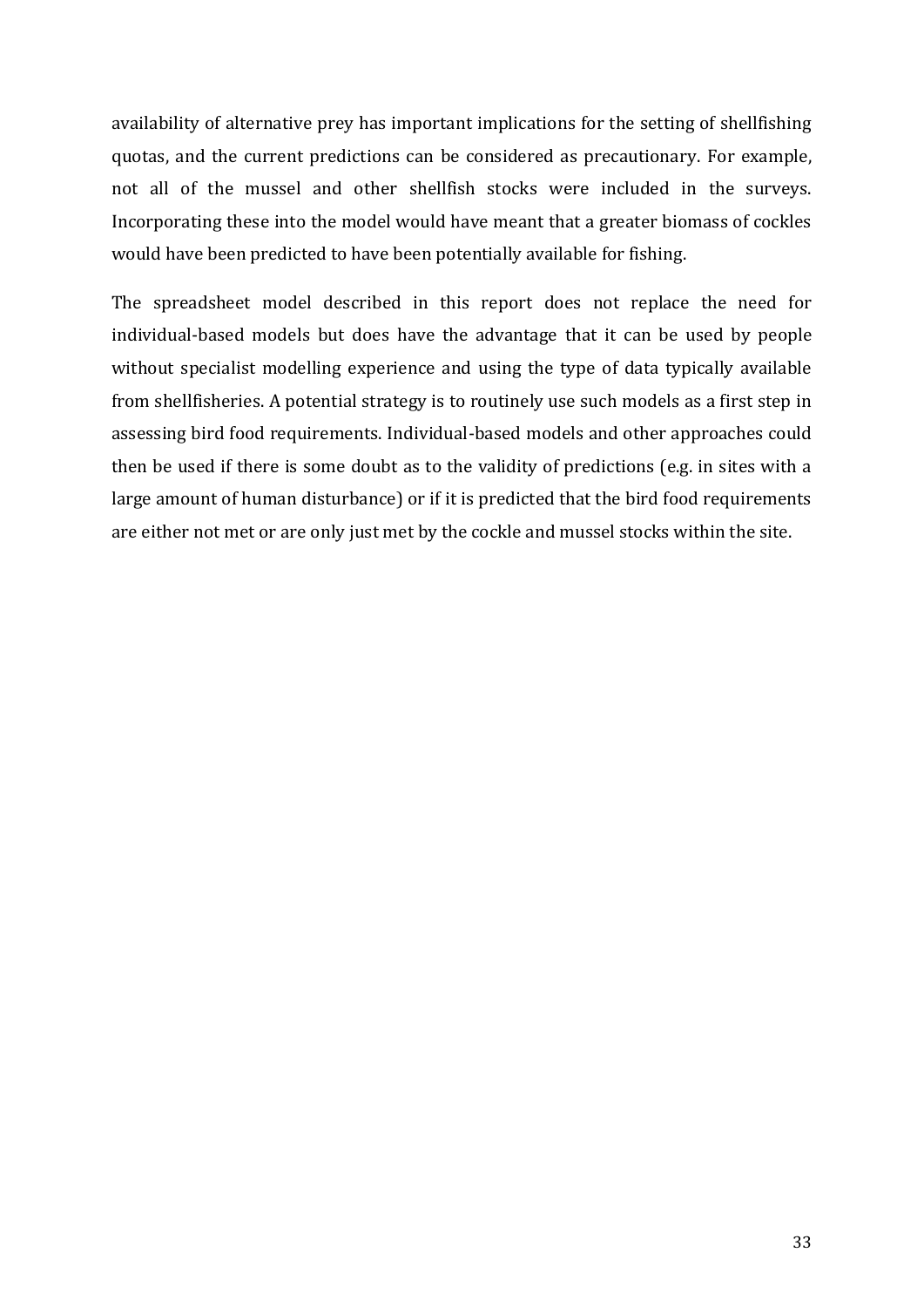# **7. Acknowledgements**

We are very grateful to Chris Miles and Jonathan Warren of Scottish Natural Heritage for providing the data on the shorebird and shellfish populations of the Solway Firth. Thanks to Anne McLay of Marine Scotland and Abigail Leadbeater of NW IFCA for useful information on the shellfish survey data.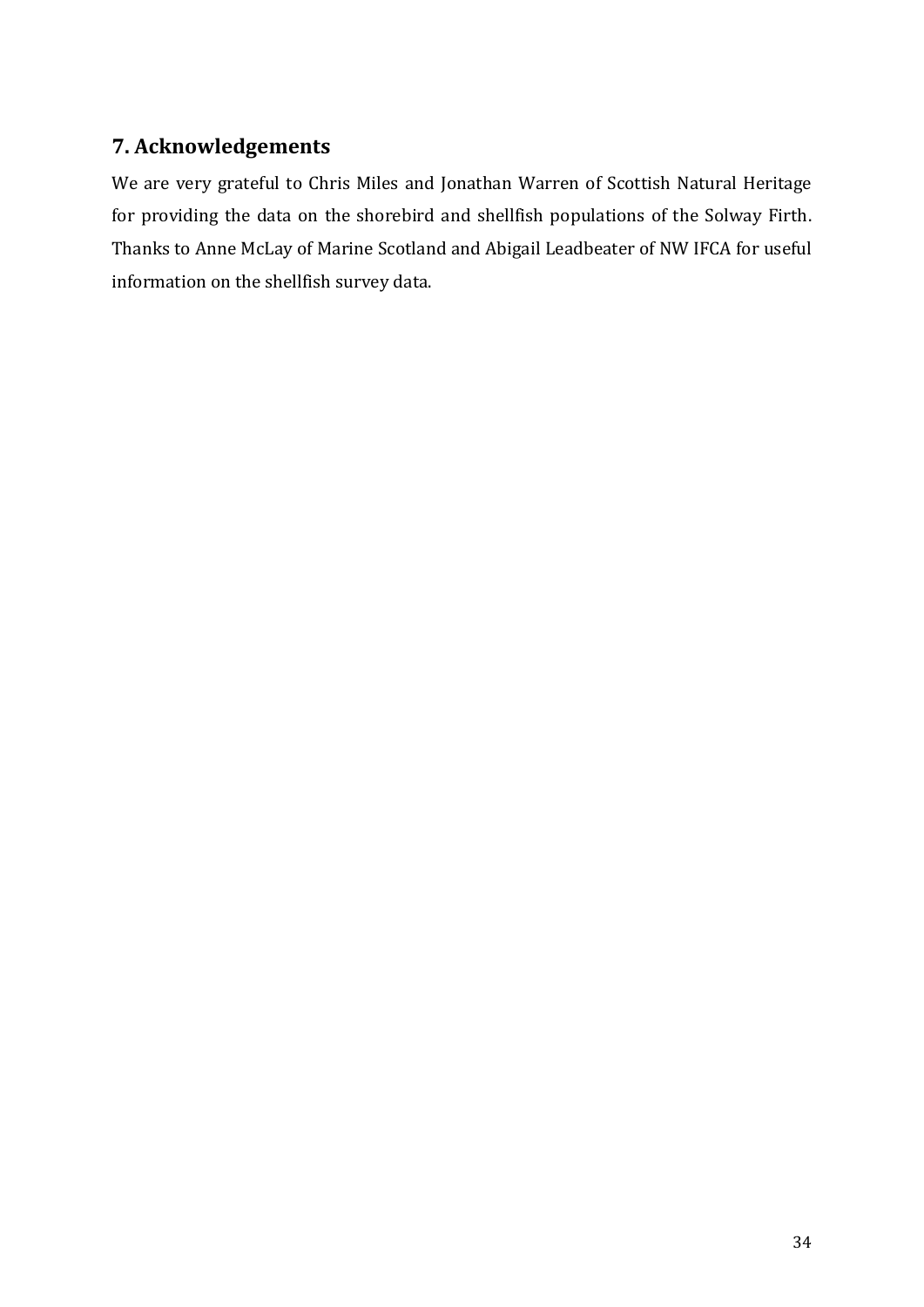#### **8. References**

Atkinson, P.W., Clark, N.A., Clark, J.A., Bell, M.C., Dare, P.J. & Ireland, P.L. (2003). Changes in commercially fished shellfish stocks and shorebird populations in the Wash, England. *Biological Conservation*, **114**: 127-141.

Atkinson, P.W., Clark, N.A., Dodds, S.G. & Moss, D. (2005). Changes in fisheries practices and oystercatcher survival, recruitment and body mass in a marginal cockle fishery. *Ardea*, **93**: 199-212.

Atkinson, P.W., Maclean, I.M.D. & Clark, N.A. (2010). Impacts of shellfisheries and nutrient inputs on waterbird communities in the Wash, England. *Journal of Applied Ecology*, **47**: 191-199.

Camphuysen, C.J., Ens, B.J., Heg, D., Hulscher, J.B., van der Meer, J. & Smit, C.J. (1996). Oystercatcher *Haematopus ostralegus* winter mortality in the Netherlands: the effects of severe weather and food supply. *Ardea*, **84A**: 469-492.

DEFRA (2013). https://www.gov.uk/shellfisheries-several-orders-and-regulatingorders. 13th June 2013.

Ens, B.J. (2006). The conflict between shellfisheries and migratory waterbirds in the Dutch Wadden Sea. In: *Waterbirds around the world*, (Eds. G.C. Boere, C.A. Galbraith & D.A. Stroud), pp. 806-811. The Stationery Office, Edinburgh, UK.

Goss-Custard, J.D., West, A.D. & dit Durell, S.E.A.l.V. (1993). The availability and quality of the mussel prey (*Mytilus edulis*) of oystercatchers (*Haematopus ostralegus*). *Netherlands Journal of Sea Research*, **31**: 419-439.

Goss-Custard, J.D., Stillman, R.A., West, A.D., Caldow, R.W.G., Triplet, P., dit Durell, S.E.A.l.V. & McGrorty, S. (2004). When enough is not enough: shorebirds and shellfishing. *Proceedings of the Royal Society of London, Series B - Biological Sciences*, **271**: 233-237.

Goss-Custard, J.D. *et al*. (2006). Intake rates and the functional response in shorebirds (*Charadriiformes*) eating macro-invertebrates. *Biological Reviews*, **81**: 501-529.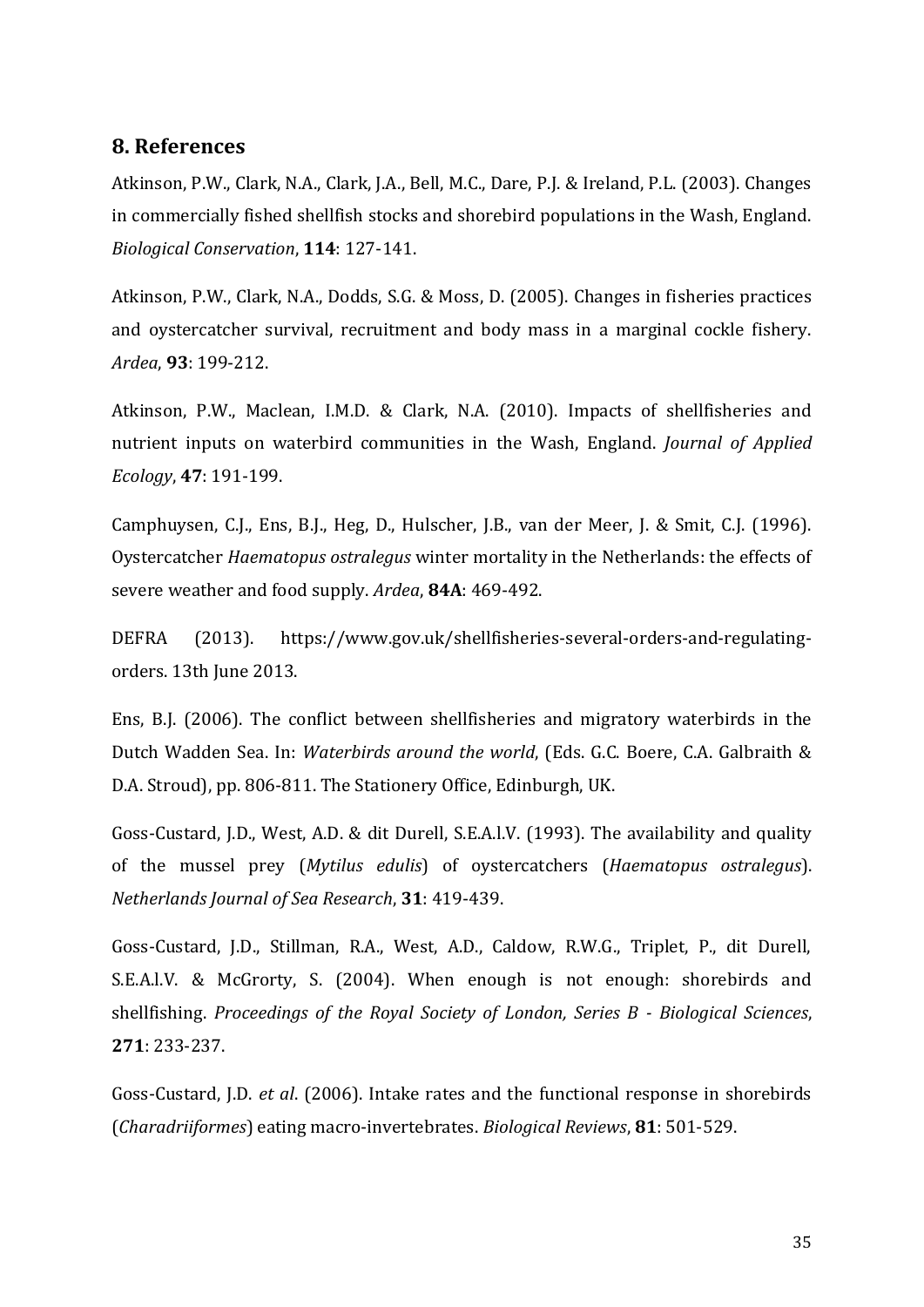Holt, C., Austin, G., Calbrade, N., Mellan, H., Hearn, R., Stroud, D., Wotton, S. & Musgrove, A. (2012). *Waterbirds in the UK 2010/11: The Wetland Bird Survey*. BTO/RSPB/JNCC, Thetford.

Howell, T.R.W., Davis, S.E.B., Brown, N.A., Drewery, J., McLay, H.A., Gibson, P., Allen, L. & Tait, A. (2007). *Survey of Solway cockle grounds 2007*. Fisheries Research Services Internal Report No 14/08, Aberdeen (UK).

Kersten, M. & Visser, W. (1996). The rate of food processing in the Oystercatcher: food intake and energy expenditure constrained by a digestive bottleneck. *Functional Ecology*, **10**: 440-448.

Lancaster, J. & Norman, S. (2009). *Annual stock assessment of the littoral mussel (Mytilus edulis) stocks in the Solway Firth, 2009*. Cumbria Sea Fisheries Committee & Solenvo Marine Environmental Consultants.

Laursen, K., Kristensen, P.S. & Clausen, P. (2010). Assessment of blue mussel *Mytilus edulis* fisheries and waterbird shellfish-predator management in the Danish Wadden Sea. *Ambio*, **39**: 476-485.

Nagy, K.A. (1987). Field metabolic rate and food requirement scaling in mammals and birds. *Ecological Monographs*, **57**: 111-128.

Ricciardi, A. & Bourget, E. (1998). Weight-to-weight conversion factors for marine benthic macroinvertebrates. *Marine Ecology Progress Series*, **163**: 245-251.

Stillman, R.A. (2008a). MORPH – An individual-based model to predict the effect of environmental change on foraging animal populations. *Ecological Modelling*, **216**: 265- 276.

Stillman, R.A. (2008b). *Predicted effect of shellfishing on the oystercatcher and knot populations of the Solway Firth. A report to the Solway Shellfish Management Association.*  Bournemouth University, Poole. 23 pp.

Stillman, R.A. & Goss-Custard, J.D. (2010). Individual-based ecology of coastal birds. *Biological Reviews*, **85**: 413-434.